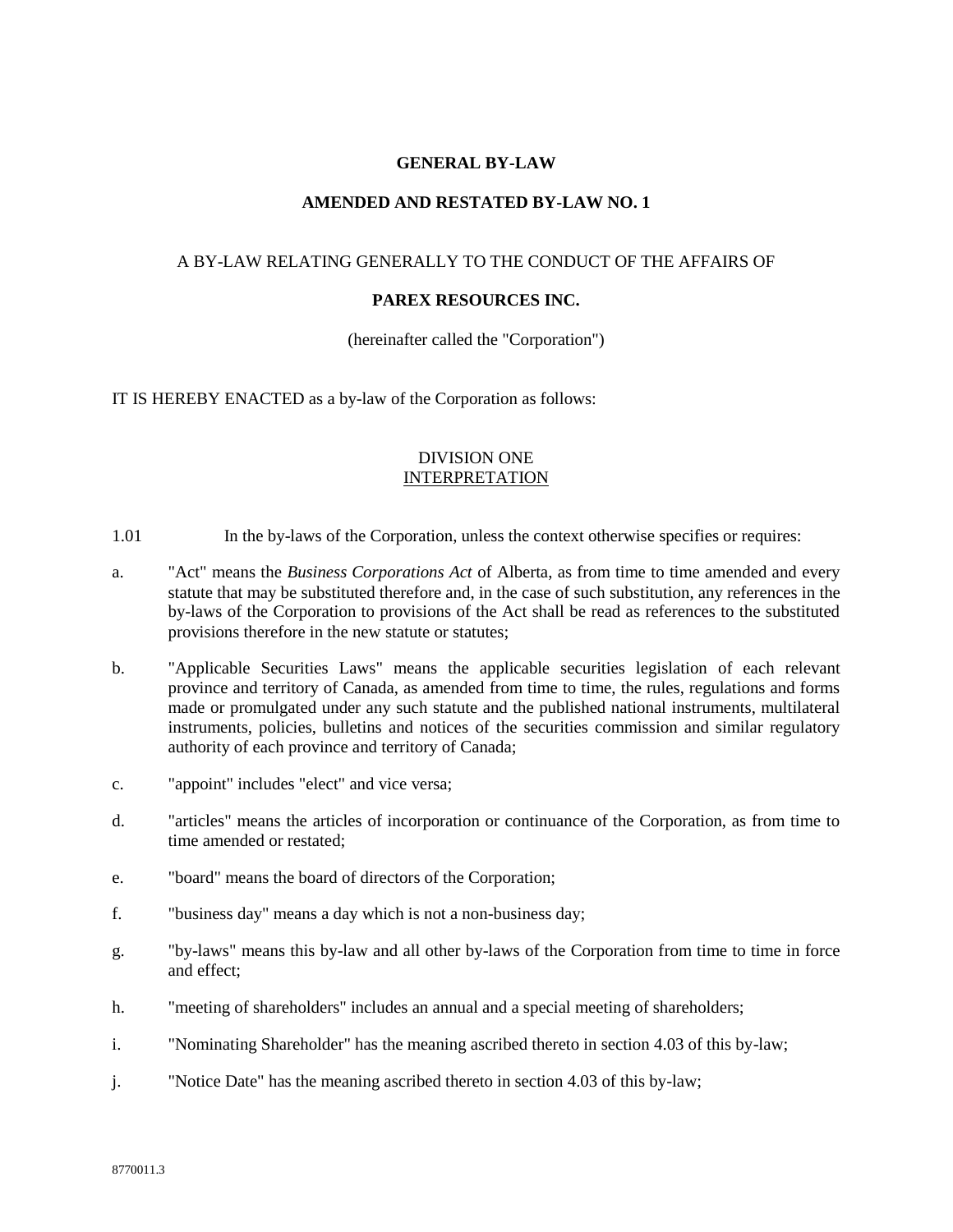- k. "non-business day" means Saturday, Sunday and any other day that is a holiday as from time to time defined in *The Interpretation Act* of Alberta;
- l. "public announcement" shall mean disclosure in a press release reported by a national news service in Canada, or in a document publicly filed by the Corporation under its profile on the System of Electronic Document Analysis and Retrieval at www.sedar.com;
- m. "Regulations" means the regulations under the Act as published or from time to time amended and every regulation that may be substituted therefore and, in the case of such substitution, any references in the by-laws of the Corporation to provisions of the Regulations shall be read as references to the substituted provisions therefore in the new regulations;
- n. "signing officer" means, in relation to any instrument, any person authorized to sign the same on behalf of the Corporation by virtue of section 3.01 of this by-law or by a resolution passed pursuant thereto; and
- o. "special meeting of shareholders" means a meeting of any particular class or classes of shareholders and a meeting of all shareholders entitled to vote at any annual meeting of shareholders at which special business is to be transacted.

Save as aforesaid, all terms which are contained in the by-laws of the Corporation and which are defined in the Act or the Regulations shall, unless the context otherwise specifies or requires, have the meanings given to such terms in the Act or the Regulations. Words importing the singular number include the plural and vice versa; the masculine shall include the feminine; and the word "person" shall include an individual, partnership, association, body corporate, body politic, trustee, executor, administrator and legal representative.

Headings used in the by-laws are inserted for reference purposes only and are not to be considered or taken into account in construing the terms or provisions thereof or to be deemed in any way to clarify, modify or explain the effect of any such terms or provisions.

## DIVISION TWO BANKING AND SECURITIES

# 2.01 Banking Arrangements

The banking business of the Corporation including, without limitation, the borrowing of money and the giving of security therefore, shall be transacted with such banks, trust companies or other bodies corporate or organizations or any other persons as may from time to time be designated by or under the authority of the board. Such banking business or any part thereof shall be transacted under such agreements, instructions and delegations of power as the board may from time to time prescribe or authorize.

### 2.02 Voting Rights in Other Bodies Corporate

The signing officers of the Corporation may execute and deliver instruments of proxy and arrange for the issuance of voting certificates or other evidence of the right to exercise the voting rights attaching to any securities held by the Corporation. Such instruments, certificates or other evidence shall be in favour of such person or persons as may be determined by the officers executing such proxies or arranging for the issuance of such voting certificates or evidence of the right to exercise such voting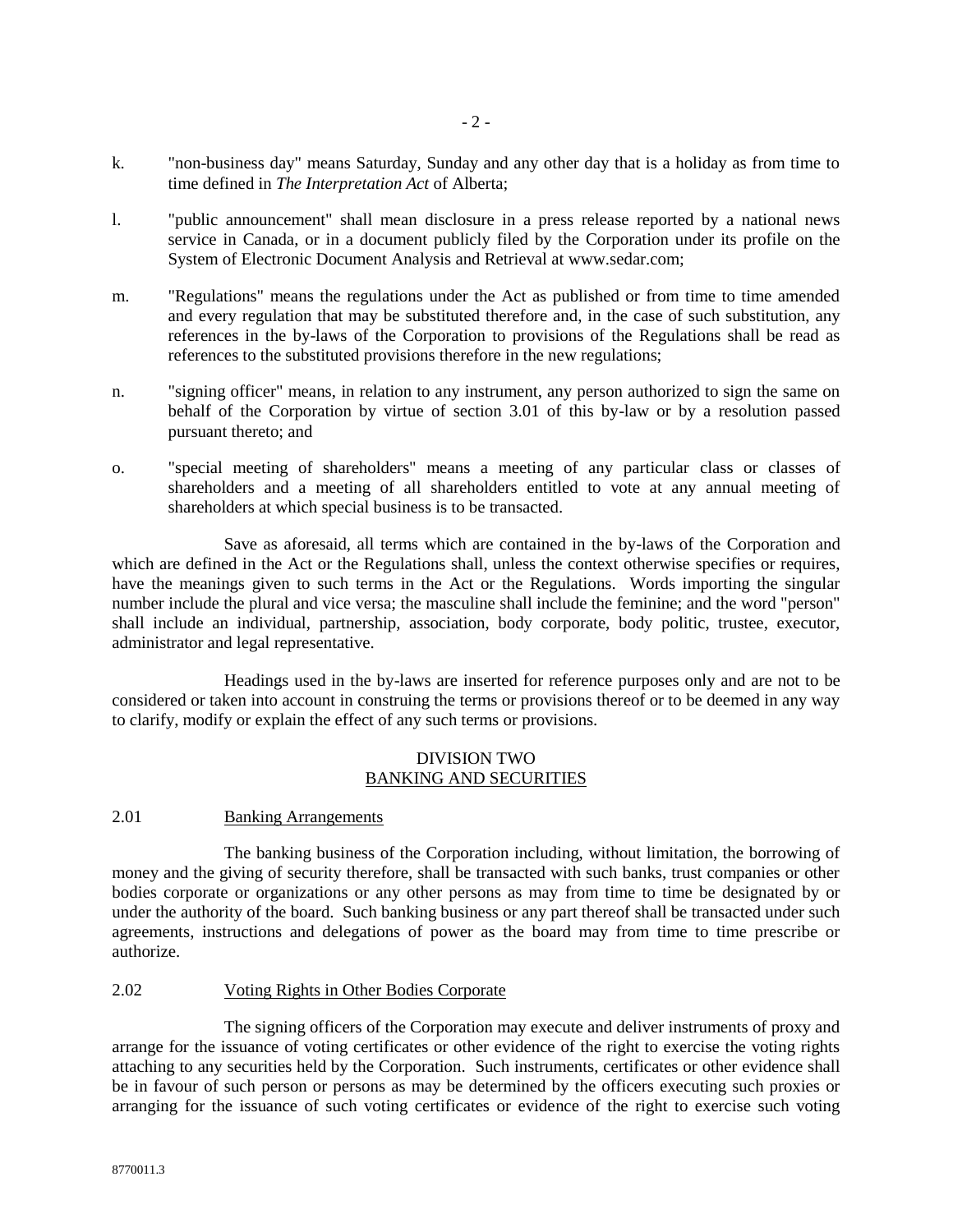rights. In addition, the board, or failing the board, the signing officers of the Corporation, may direct the manner in which and the person or persons by whom any particular voting rights or class of voting rights may or shall be exercised.

## DIVISION THREE EXECUTION OF INSTRUMENTS

#### 3.01 Authorized Signing Officers

Unless otherwise authorized by the board, deeds, transfers, assignments, contracts, obligations, certificates and other instruments may be signed on behalf of the Corporation by any two of the president, chairman of the board, managing director, any vice-president, any director, secretary, treasurer, any assistant secretary or any assistant treasurer or any other officer created by by-law or by the board. In addition, the board may from time to time direct the manner in which and the person or persons by whom any particular instrument or class of instruments may or shall be signed. Any signing officer may affix the corporate seal to any instrument requiring the same, but no instrument is invalid merely because the corporate seal is not affixed thereto.

### 3.02 Cheques, Drafts and Notes

All cheques, drafts or orders for the payment of money and all notes and acceptances and bills of exchange shall be signed by such officer or person or persons, whether or not officers of the Corporation, and in such manner as the board may from time to time designate by resolution.

## DIVISION FOUR DIRECTORS

#### 4.01 Number

The board shall consist of such number of directors as is fixed by the articles, or where the articles specify a variable number, shall consist of such number of directors as is not less than the minimum nor more than the maximum number of directors provided in the articles and as shall be fixed from time to time by resolution of the shareholders.

### 4.02 Election and Term

Subject to the articles or a unanimous shareholder agreement, the election of directors shall take place at each annual meeting of shareholders and all of the directors then in office, unless elected for a longer period of time (not to exceed the close of the third (3rd) annual meeting of shareholders following election), shall retire but, if qualified, shall be eligible for re-election. The number of directors to be elected at any such meeting shall, subject to the articles or a unanimous shareholder agreement, be the number of directors then in office, or the number of directors whose terms of office expire at the meeting, as the case may be, except that, if cumulative voting is not required by the articles and the articles otherwise permit, the shareholders may resolve to elect some other number of directors. Where the shareholders adopt an amendment to the articles to increase the number or minimum number of directors, the shareholders may, at the meeting at which they adopt the amendment, elect the additional number of directors authorized by the amendment. Notwithstanding the right to elect additional directors, such election must comply with the timely notice requirements set out in section 4.03. If an election of directors is not held at the proper time, the incumbent directors shall continue in office until their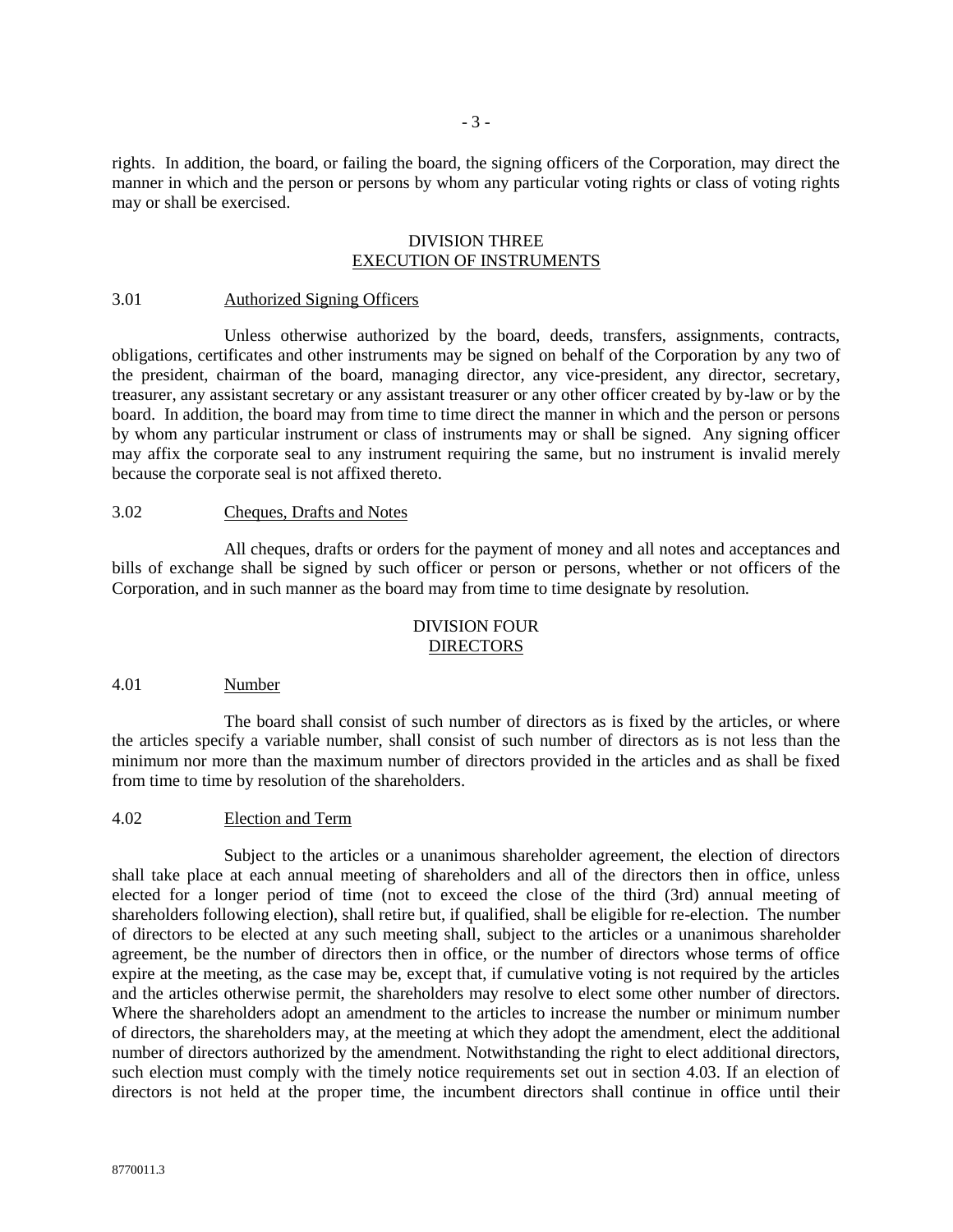successors are elected. If the articles provide for cumulative voting, each director elected by shareholders (but not directors elected or appointed by creditors or employees) ceases to hold office at the annual meeting and each shareholder entitled to vote at an election of directors has the right to cast a number of votes equal to the number of votes attached to the shares held by him multiplied by the number of directors he is entitled to vote for, and he may cast all such votes in favour of one candidate or distribute them among the candidates in any manner. If he has voted for more than one candidate without specifying the distribution among such candidate, he shall be deemed to have divided his votes equally among the candidates for whom he voted.

### 4.03 Advance Notice Nomination of Directors

- a. Only persons who are nominated in accordance with the following procedures shall be eligible for election as directors of the Corporation. Nominations of persons for election to the board may be made at any annual meeting of shareholders, or at any special meeting of shareholders if one of the purposes for which the special meeting was called is the election of directors. Such nominations may be made in the following manner:
	- i. by or at the direction of the board, including pursuant to a notice of meeting;
	- ii. by or at the direction or request of one or more shareholders of the Corporation pursuant to a "proposal" made in accordance with section 136(1) of the Act, or a requisition of the shareholders made in accordance with section 142(1) of the Act; or
	- iii. by any person (a "**Nominating Shareholder**") who: (A) at the close of business on the date of the giving by the Nominating Shareholder of the notice provided for below in this By-Law and at the close of business on the record date for notice of such meeting, is entered in the securities register of the Corporation as a holder of one or more shares carrying the right to vote at such meeting or who beneficially owns shares that are entitled to be voted at such meeting and provides evidence of such beneficial ownership to the Corporation; and (B) complies with the notice procedures set forth below in this by-law.
- b. In addition to any other requirements under applicable laws, for a nomination to be made by a Nominating Shareholder, the Nominating Shareholder must have given notice thereof that is both timely (in accordance with section 4.03(c) below) and in proper written form (in accordance with section 4.03(d) below) to the Chief Financial Officer of the Corporation at the principal executive offices of the Corporation.
- c. To be timely, a Nominating Shareholder's notice to the Chief Financial Officer of the Corporation must be made:
	- i. in the case of an annual meeting of shareholders, not later than the close of business on the  $30<sup>th</sup>$  day prior to the date of the annual meeting of shareholders; provided, however, that in the event that the annual meeting of shareholders is to be held on a date that is less than 50 days after the date (the "**Notice Date**") on which the first public announcement of the date of the annual meeting was made, notice by the Nominating Shareholder may be made not later than the close of business on the tenth  $(10<sup>th</sup>)$  day following the Notice Date; and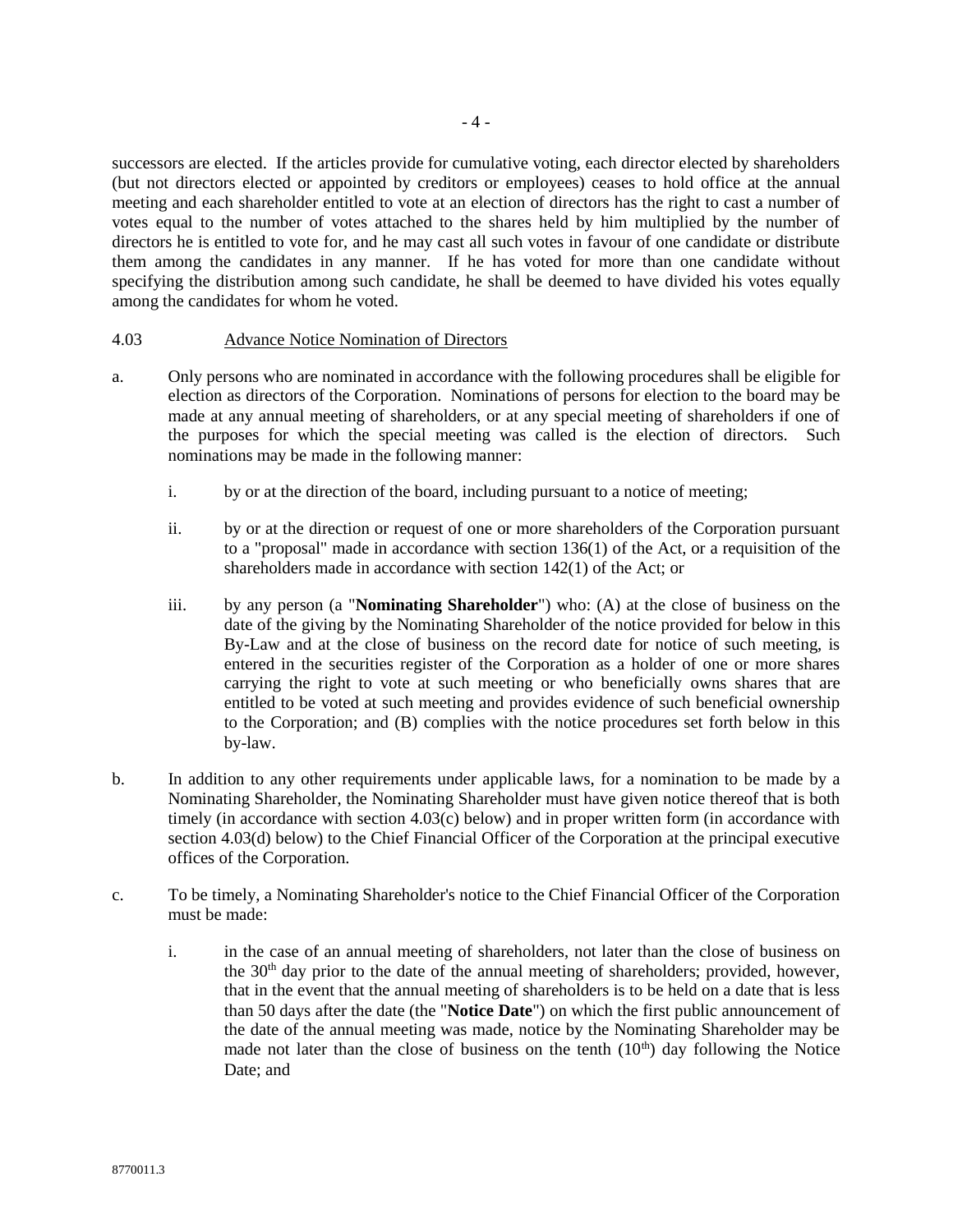ii. in the case of a special meeting (which is not also an annual meeting) of shareholders called for the purpose of electing directors (whether or not called for other purposes), not later than the close of business on the fifteenth  $(15<sup>th</sup>)$  day following the day on which the first public announcement of the date of the special meeting of shareholders was made,

provided that, in either instance, if notice-and-access (as defined in Applicable Securities Laws) is used for delivery of proxy related materials in respect of a meeting described in paragraph i. or ii. above, and the notice date in respect of the meeting is not less than 50 days before the date of the meeting, the notice must be received not later than the close of business on the 40<sup>th</sup> day before the date of the meeting.

To the extent that the applicable annual meeting or special meeting of shareholders is adjourned or postponed, the time periods for the giving of a Nominating Shareholder's notice set forth above shall be calculated based on the new adjourned or postponed date of the annual meeting or special meeting of shareholders and not based on the original date of such meeting.

- d. To be in proper written form, a Nominating Shareholder's notice to the Chief Financial Officer of the Corporation must set forth:
	- i. as to each person whom the Nominating Shareholder proposes to nominate for election as a director: (A) the name, age, business address and residential address of the person; (B) the principal occupation, business or employment of the person for the most recent five years, and the name and principal business of any company in which any such employment is carried on; (C) the citizenship of such person; (D) the number of securities of each class or series of securities in the capital of the Corporation which are owned beneficially or of record by the person or under the control or direction, directly or indirectly, of the person as of the record date for the meeting of shareholders (if such date shall then have been made publicly available and shall have occurred) and as of the date of such notice; (E) such person's written consent to being named in the notice as a nominee and to serving as a director of the Corporation if elected; and (F) any other information relating to the person that would be required to be disclosed in a dissident's proxy circular in connection with solicitations of proxies for election of directors pursuant to the Act and Applicable Securities Laws (as defined below); and
	- ii. as to the Nominating Shareholder giving the notice: (A) the name and address of such Nominating Shareholder, as they appear on the securities register of the Corporation; (B) the number of securities of each class or series of securities of the Corporation owned of record and beneficially by, or under the control or direction of, directly or indirectly, such Nominating Shareholder; (C) full particulars regarding any agreement, arrangement or understanding with respect to the nomination between or among such Nominating Shareholder, any of their respective affiliates or associates, and any others acting jointly or in concert with any of the foregoing, including the nominee; (D) full particulars regarding any agreement, arrangement or understanding (including any derivative or short positions, profit interests, options, warrants, convertible securities, stock appreciation or similar rights, hedging transactions, and borrowed or loaned shares) that has been entered into as of the date of the notice by, or on behalf of, such Nominating Shareholder, whether or not such instrument or right shall be subject to settlement in underlying securities of the Corporation, the effect or intent of which is to mitigate loss to, manage risk or benefit of share price changes for, or increase or decrease the voting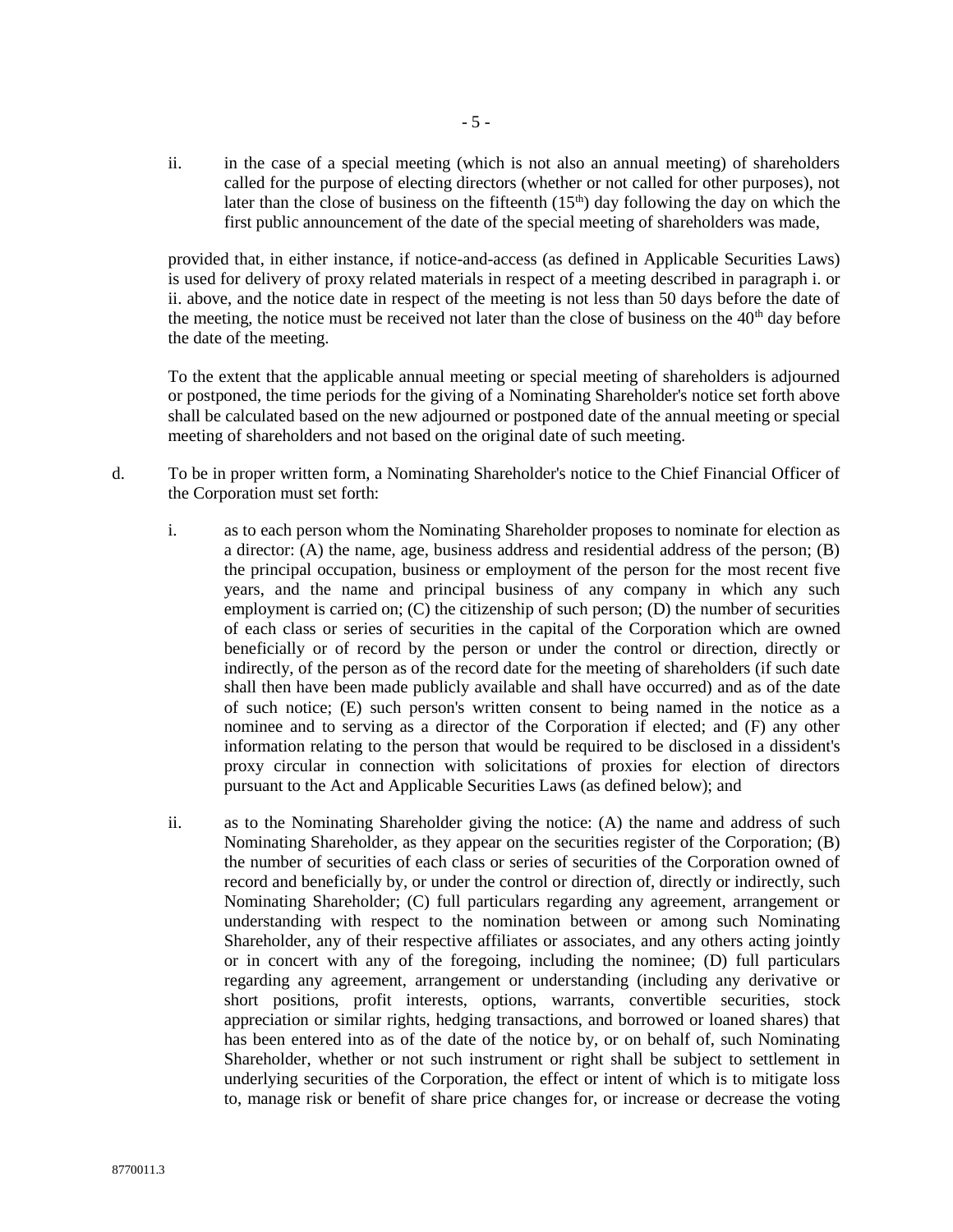power of, such Nominating Shareholder with respect to securities of the Corporation; (E) full particulars regarding any proxy, contract, agreement, arrangement or understanding pursuant to which such Nominating Shareholder has a right to vote or direct or control the voting of any securities of the Corporation; and (F) any other information relating to such Nominating Shareholder that would be required to be made in a dissident's proxy circular in connection with solicitations of proxies for election of directors pursuant to the Act and Applicable Securities Laws (as defined below).

The Corporation may require any proposed nominee to furnish such other information and documents as may be required by the Act, Applicable Securities Laws and applicable stock exchange rules to determine the eligibility of such proposed nominee to serve as an independent director of the Corporation.

In addition, a Nominating Shareholder's notice shall be promptly updated and supplemented, if necessary, so that the information provided or required to be provided in such notice shall be true and correct as of the record date for the meeting.

- e. No person shall be eligible for election as a director of the Corporation unless nominated in accordance with the provisions of this section 4.03; provided, however, that nothing in this section 4.03 shall be deemed to preclude discussion by a shareholder (as distinct from the nomination of directors) at a meeting of shareholders of any matter that is properly before such meeting pursuant to the provisions of the Act or the discretion of the chairman. The chairman of the meeting shall have the power and duty to determine whether a nomination was made in accordance with the procedures set forth in the foregoing provisions and, if any proposed nomination is not in compliance with such foregoing provisions, to declare that such defective nomination shall be disregarded.
- f. Notwithstanding any other provision of this section 4.03, notice given to the Chief Financial Officer of the Corporation pursuant to this section 4.03 may only be given by personal delivery, facsimile transmission or by email (at such email address as may be stipulated from time to time by the Chief Financial Officer of the Corporation for purposes of this notice), and shall be deemed to have been given and made only at the time it is served by personal delivery to the Chief Financial Officer at the address of the principal executive offices of the Corporation, email (at the address as aforesaid) or sent by facsimile transmission (provided that receipt of confirmation of such transmission has been received); provided that if such delivery or electronic communication is made on a day which is a not a business day or later than 5:00 p.m. (Calgary time) on a day which is a business day, then such delivery or electronic communication shall be deemed to have been made on the next following day that is a business day.
- g. In addition to the provisions of this section 4.03, a Nominating Shareholder and any individual nominated by the Nominating Shareholder shall also comply with all of the applicable requirements of the Act, Applicable Securities Laws and applicable stock exchange rules regarding the matters set forth herein.
- h. Notwithstanding the foregoing, the board may, in its sole discretion, waive any requirement in this section 4.03.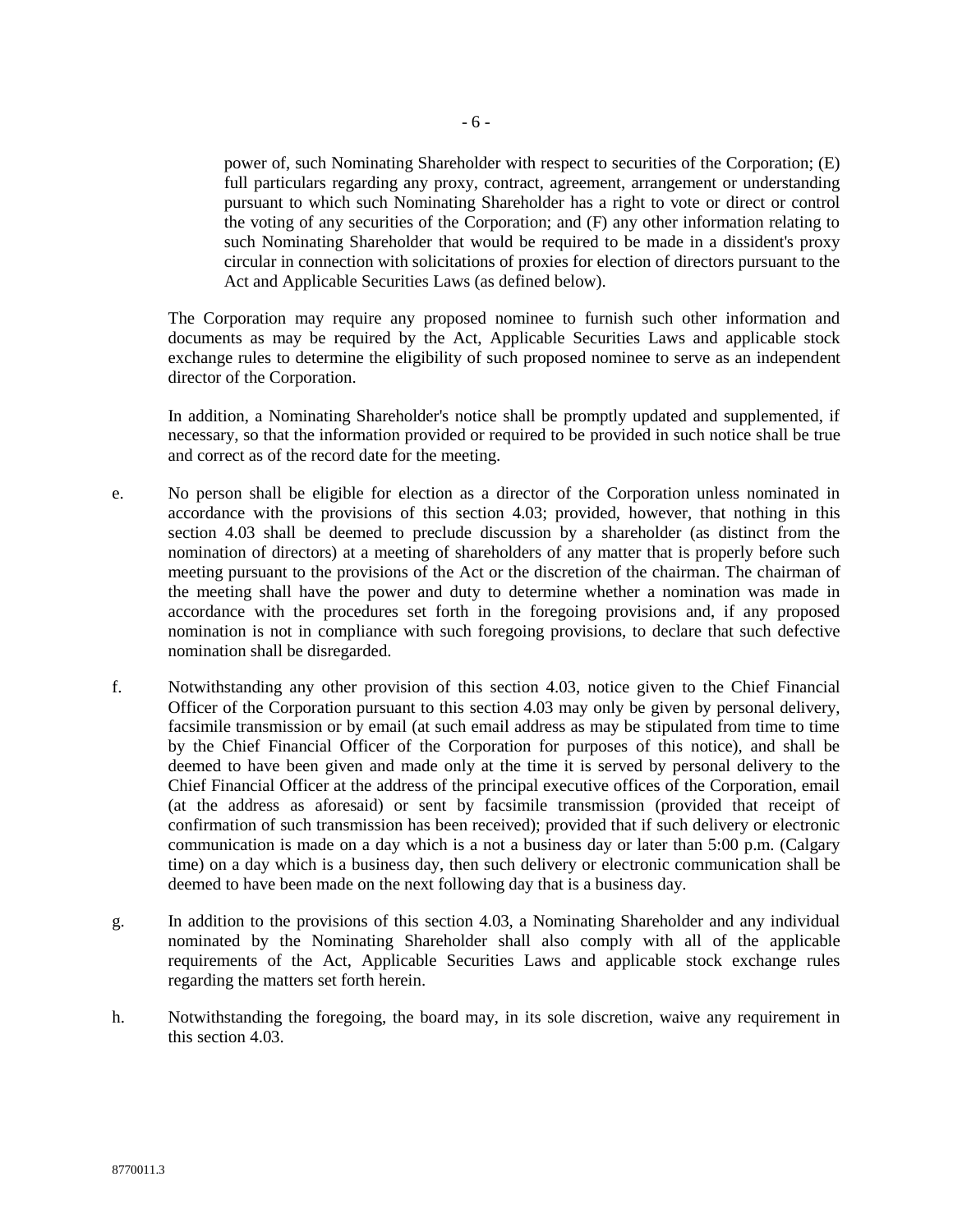## 4.04 Removal of Directors

Subject to the Act, the articles and section 4.03, the shareholders may by ordinary resolution passed at a special meeting remove any director from office, except a director elected by employees or creditors pursuant to the articles or a unanimous shareholder agreement, and the vacancy created by such removal may be filled at the same meeting, failing which it may be filled by the board. However, if the articles provide for cumulative voting, no director shall be removed pursuant to this section where the votes cast against the resolution for his removal would, if cumulatively voted at an election of the full board, be sufficient to elect one or more directors.

## 4.05 Consent

A person who is elected or appointed a director is not a director unless:

- a. he was present at the meeting when he was elected or appointed and did not refuse to act as a director, or
- b. if he was not present at the meeting when he was elected or appointed:
	- i. he consented in writing to act as a director before his election or appointment or within ten (10) days after it, or
	- ii. he has acted as a director pursuant to the election or appointment.

# 4.06 Vacation of Office

A director of the Corporation ceases to hold office when:

- a. he dies or resigns;
- b. he is removed in accordance with section 109 of the Act; or
- c. he becomes disqualified under subsection 105(1) of the Act.

# 4.07 Committee of Directors

The directors may appoint from among their number a managing director, who must be a resident Canadian, or a committee of directors, however designated, of which at least one-quarter of the members must be resident Canadians, and subject to section 115 of the Act may delegate to the managing director or such committee any of the powers of the directors. A committee may be comprised of one director.

### 4.08 Transaction of Business of Committee

Subject to the provisions of this by-law with respect to participation in a meeting, the powers of a committee of directors may be exercised by a meeting at which a quorum is present or by resolution in writing signed by all of the members of such committee who would have been entitled to vote on that resolution at a meeting of the committee. Meetings of such committee may be held at any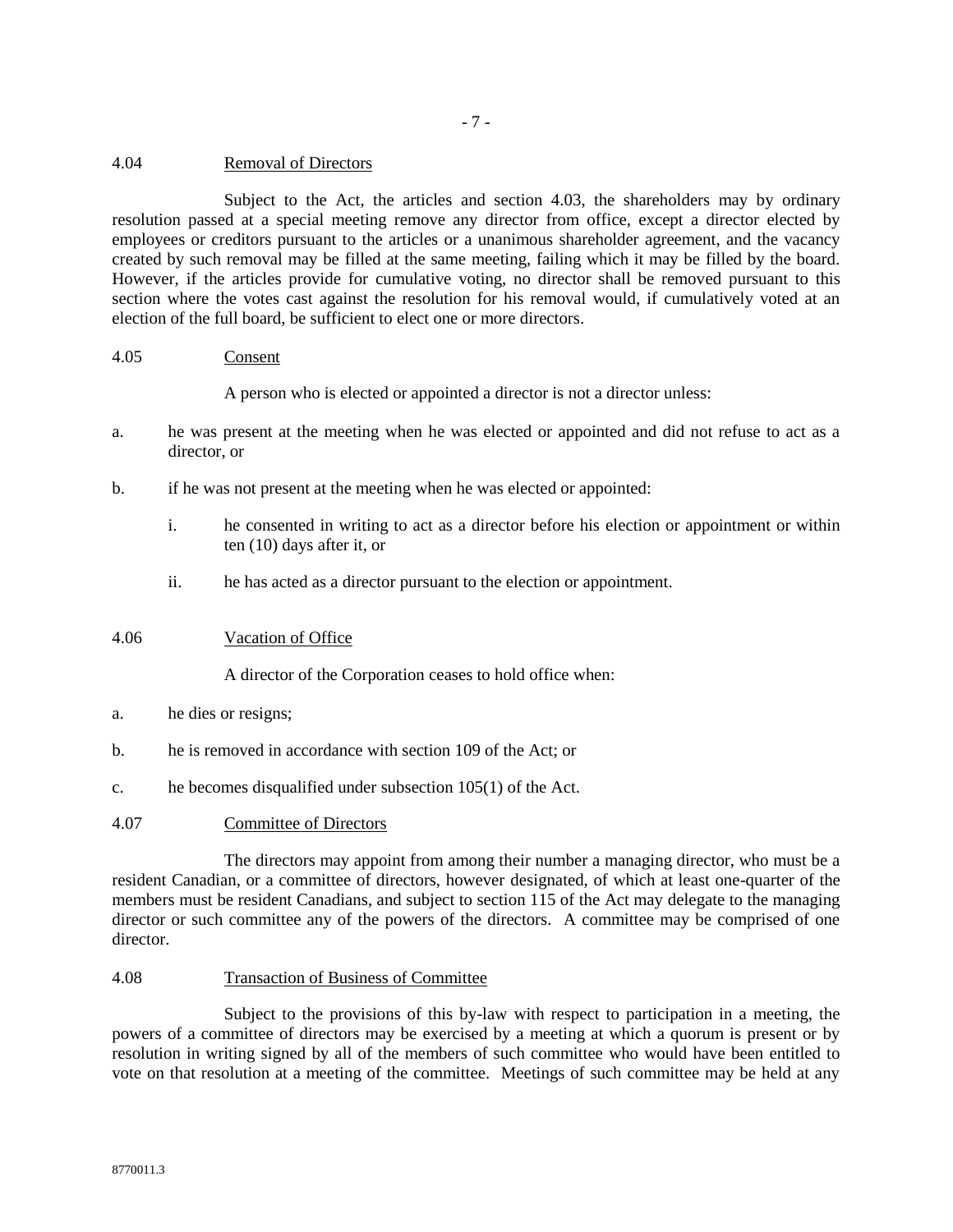place in or outside Alberta and may be called by any one member of the committee giving notice in accordance with the by-laws governing the calling of meetings of the board.

## 4.09 Procedure

Unless otherwise determined herein or by the board, each committee shall have the power to fix its quorum at not less than a majority of its members, to elect its chairman and to regulate its procedure.

#### 4.10 Remuneration and Expenses

Subject to any unanimous shareholder agreement, the directors shall be paid such remuneration for their services as the board may from time to time determine. The directors shall also be entitled to be reimbursed for travelling and other expenses properly incurred by them in attending meetings of the board or any committee thereof. Nothing herein contained shall preclude any director from serving the Corporation in any other capacity and receiving remuneration therefor.

## 4.11 Vacancies

Subject to the Act, a quorum of the board may fill a vacancy among the directors, except a vacancy resulting from an increase in the number or minimum number of directors or from a failure to elect the number or minimum number of directors required by the articles. If there is not a quorum of directors, or if there has been a failure to elect the number or minimum number of directors required by the articles, the directors then in office shall forthwith call a special meeting of shareholders to fill the vacancy and, if they fail to call a meeting or if there are no directors then in office, the meeting may be called by any shareholder.

### 4.12 Action by the Board

Subject to any unanimous shareholder agreement, the board shall manage or supervise the management of the business and affairs of the Corporation. Notwithstanding a vacancy among the directors, a quorum of directors may exercise all the powers of the directors. If the Corporation has only one director, that director may constitute a meeting.

## DIVISION FIVE MEETING OF DIRECTORS

### 5.01 Place of Meeting

Meetings of the board may be held at any place within or outside Alberta.

## 5.02 Notice of Meeting

Unless the board has made regulations otherwise, meetings of the board may be summoned on twenty-four (24) hours' notice, given verbally or in writing, and whether by means of telephone or telegraph, electronic means in accordance with the provisions of the *Electronic Transactions Act*, or any other means of communication. A notice of a meeting of directors need not specify the purpose of or the business to be transacted at the meeting except where the Act requires such purpose or business to be specified, including any proposal to: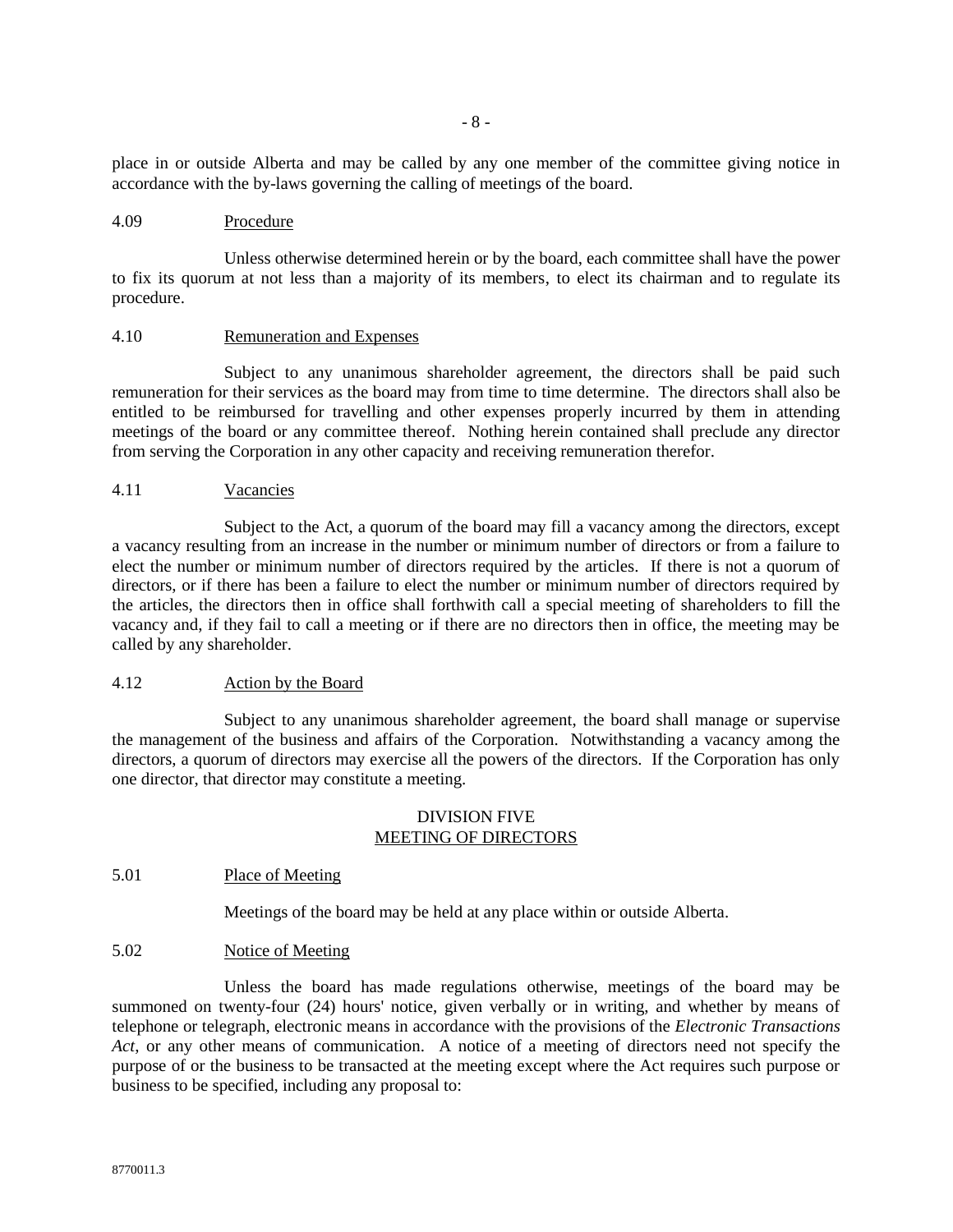- a. submit to the shareholders any question or matter requiring approval of the shareholders;
- b. fill a vacancy among the directors or in the office of auditor;
- c. appoint additional directors;
- d. issue securities, except in the manner and on the terms authorized by the board;
- e. declare dividends;
- f. purchase, redeem or otherwise acquire shares issued by the Corporation, except in the manner and on the terms authorized by the board;
- g. pay a commission for the sale of shares;
- h. approve a management proxy circular;
- i. approve any financial statements to be placed before the shareholders at an annual meeting; or
- j. adopt, amend or repeal by-laws.

Provided, however, that a director may in any manner, and either before or after the meeting, waive notice of a meeting and attendance of a director at a meeting of the board shall constitute a waiver of notice of the meeting except where a director attends a meeting for the express purpose of objecting to the transaction of any business on the grounds that the meeting is not lawfully called.

For the first meeting of the board to be held immediately following an election of directors no notice of such meeting shall be necessary, and for a meeting of the board at which a director is to be appointed to fill a vacancy in the board, no notice of such meeting shall be necessary to the newly elected or appointed director or directors in order to legally constitute the meeting, provided, in each case, that a quorum of the directors is present.

### 5.03 Adjourned Meeting

Notice of an adjourned meeting of the board is not required if the time and place of the adjourned meeting is announced at the original meeting.

### 5.04 Calling of the Meetings

Meetings of the board shall be held from time to time at such time and at such place as the board, the chairman of the board, the managing director, the president or any two directors may determine. Should more than one of the above-named call a meeting at or for substantially the same time, there shall be only one meeting held and such meeting shall occur at the time and place determined by, in order of priority, the board, any two directors, the chairman, or the president.

### 5.05 Regular Meetings

The board may, from time to time, appoint a day or days in any month or months for regular meetings of the board at a place and hour to be named. A copy of any resolution of the board fixing the place and time of such regular meetings shall be sent to each director forthwith after being passed, and forthwith to each director subsequently elected or appointed, but no other notice shall be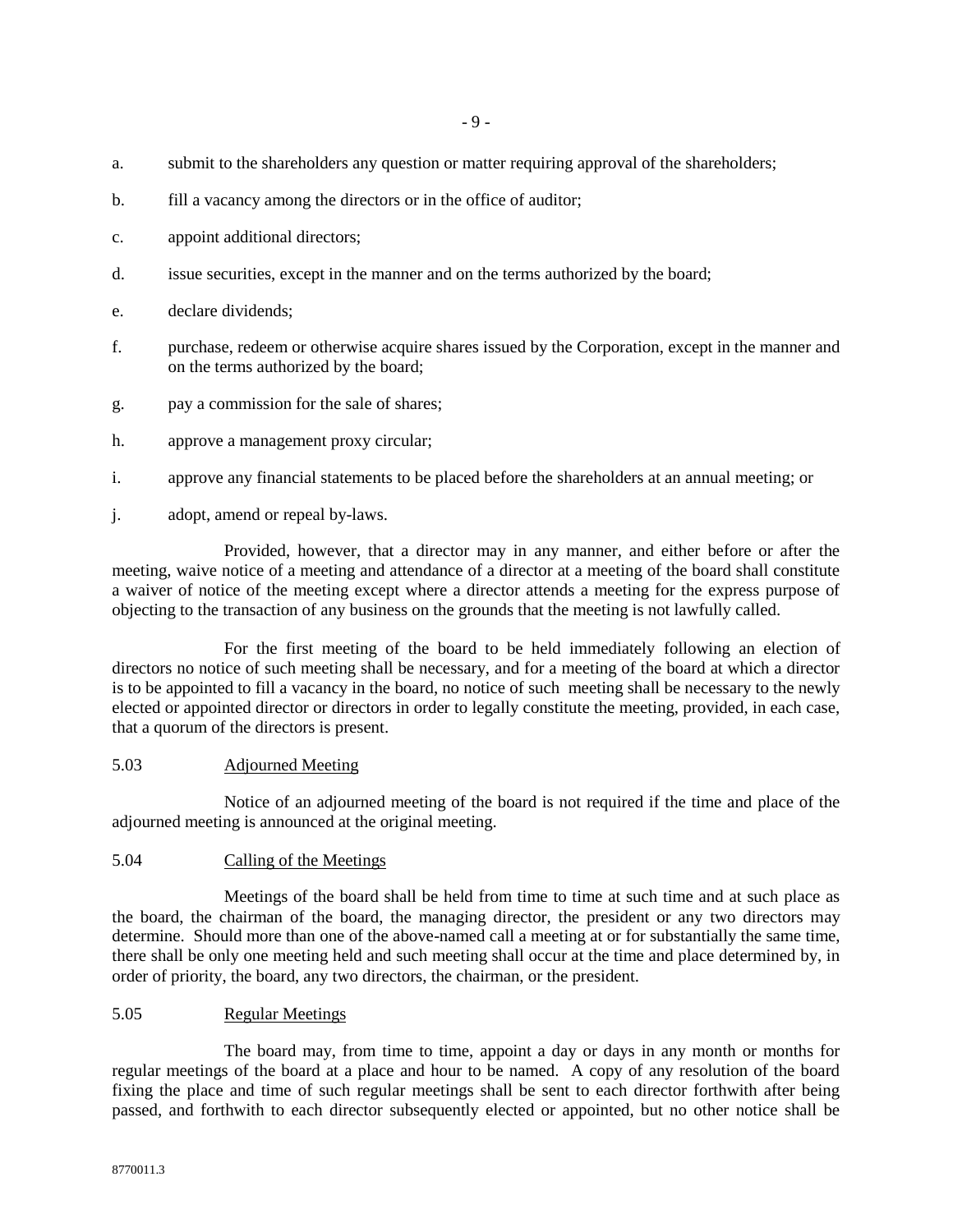required for any such regular meeting except where the Act or this by-law requires the purpose thereof or the business to be transacted thereat to be specified.

## 5.06 Chairman

The chairman of any meeting of the board shall be the first mentioned of such of the following officers as have been appointed and who is a director and is present at the meeting: chairman of the board, managing director or president. If no such officer is present, the directors present shall choose one of their number to be chairman.

### 5.07 Quorum

Subject to the following section 5.08, the quorum for the transaction of business at any meeting of the board shall consist of a majority of the directors holding office or such greater number of directors as the board may from time to time determine.

## 5.08 One-Quarter Canadian Representation at Meetings

Directors shall not transact business at a meeting of directors unless at least one-quarter of the directors present are resident Canadians. Notwithstanding the foregoing, directors may transact business at a meeting of directors when less than one-quarter of the directors present are resident Canadians if:

- a. a resident Canadian director who is unable to be present approves in writing or by electronic means, telephone or other communications facilities the business transacted at the meeting; and
- b. the number of resident Canadian directors present at the meeting, together with any resident Canadian director who gives his approval under clause (a), totals at least one-quarter of the directors present at the meeting.

### 5.09 Voting

Questions arising at any meeting of the board shall be decided by a majority of votes, and in the event of any equality of votes, the chairman of the meeting shall not be entitled to a second or casting vote.

### 5.10 Participation in Meeting

A director may participate in a meeting of the board or a committee of the board by electronic means, telephone, or other communication facilities as permit all persons participating in the meeting to hear or otherwise communicate with each other, and a director participating in such meeting by such means is deemed to be present at the meeting.

## 5.11 Resolution in Lieu of Meeting

Notwithstanding any of the foregoing provisions of this by-law, a resolution in writing signed by all the directors entitled to vote on that resolution at a meeting of the board or a committee of directors is as valid as if it had been passed at a meeting of the board or committee of directors, as the case may be. A copy of every such resolution shall be kept with the minutes of the proceedings of the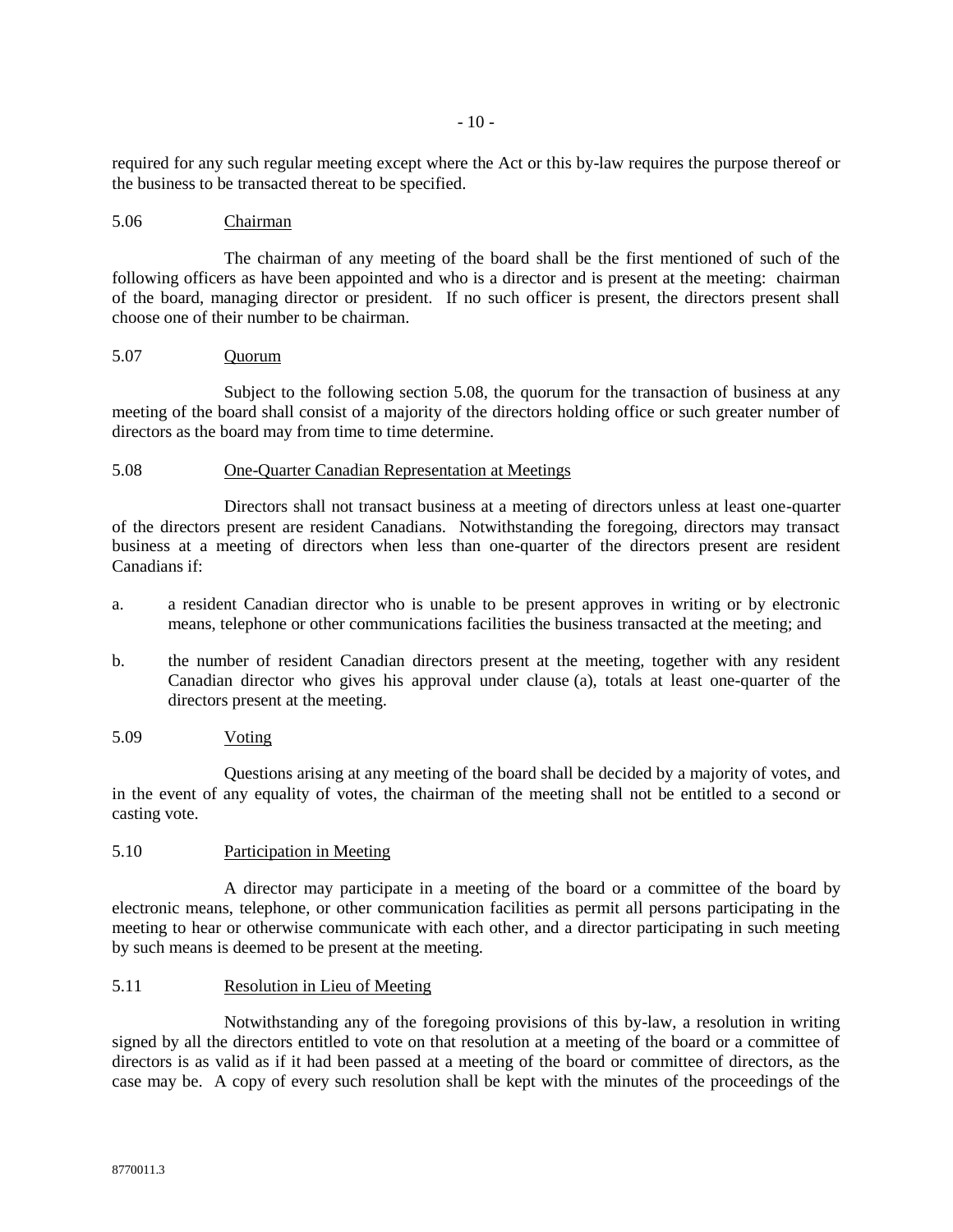directors or committee of directors. Any such resolution in writing is effective for all purposes at such time as the resolution states regardless of when the resolution is signed and may be signed in counterpart.

# 5.12 Amendments to the Act

It is hereby affirmed that the intention of sections 4.07, 5.08 and 7.03, as they relate to Canadian representation, is to comply with the minimum requirements of the Act and in the event that such minimum requirements shall be amended, deleted or replaced such that no, or lesser, requirements with respect to Canadian representation are then in force, such sections shall be deemed to be correspondingly amended, deleted or replaced without any further act of the directors or shareholders of the Corporation.

## DIVISION SIX PROTECTION OF DIRECTORS, OFFICERS AND OTHERS

## 6.01 Conflict of Interest

A director or officer shall not be disqualified from his office, or be required to vacate his office, by reason only that he is a party to, or is a director or officer or has a material interest in any person who is a party to, a material contract or material transaction or proposed material contract or proposed material transaction with the Corporation or a subsidiary thereof. Such a director or officer shall, however, disclose the nature and extent of his interest in the contract or transaction or proposed contract or transaction at the time and in the manner provided by the Act. Subject to the provisions of the Act, a director or officer shall not by reason only of his office be accountable to the Corporation or to its shareholders for any profit or gain realized from such a contract or transaction, and such contract or transaction shall not be void or voidable by reason only of the director's interest therein, provided that the required declaration and disclosure of interest is properly made, the contract or transaction is approved by the directors or shareholders, if necessary, and it was fair and reasonable to the Corporation at the time it was approved and, if required by the Act, the director refrains from voting as a director on the contract or transaction.

Even if the above conditions are not met, a director or officer acting honestly and in good faith shall not be accountable to the Corporation or to its shareholders for any profit realized from a material contract or material transaction for which disclosure is required by the Act, and such contract or transaction shall not be void or voidable by reason only of the director or officer's interest therein, provided that the material contract or material transaction was approved or confirmed by special resolution at a meeting of the shareholders, disclosure of the interest was made to the shareholders in a manner sufficient to indicate its nature before such contract or transaction was approved or confirmed, and such contract or transaction was reasonable and fair to the Corporation at the time it was approved or confirmed.

### 6.02 Limitation of Liability

Every director and officer of the Corporation, in exercising his powers and discharging his duties, shall act honestly and in good faith with a view to the best interests of the Corporation and shall exercise the care, diligence and skills that a reasonably prudent person would exercise in comparable circumstances. Subject to the foregoing, no director or officer, for the time being of the Corporation, shall be liable for the acts, neglects or defaults of any other director or officer or employee or for joining in any act for conformity, or for any loss, damage or expense happening to the Corporation through the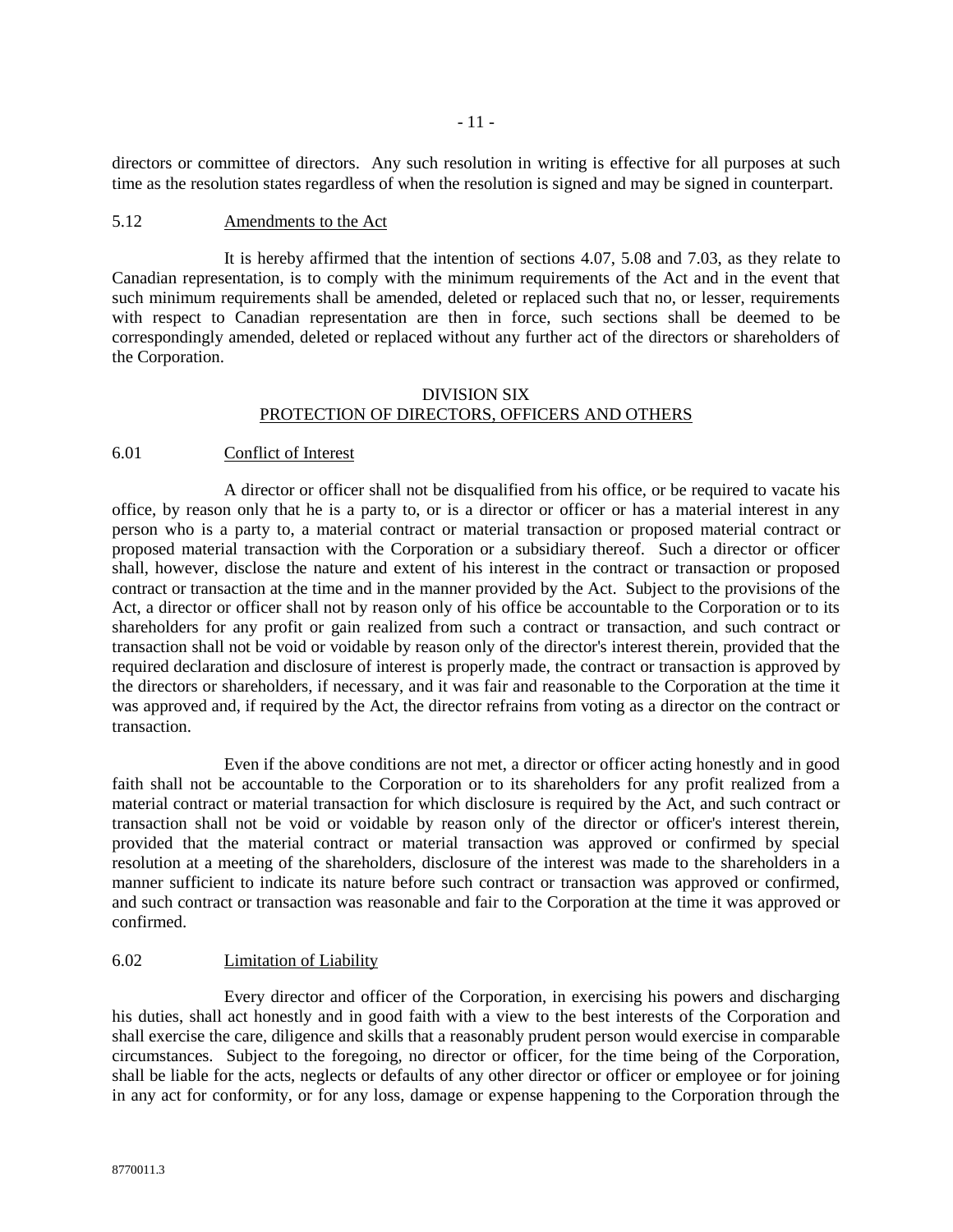insufficiency or deficiency of title to any property acquired by the Corporation or for or on behalf of the Corporation or for the insufficiency or deficiency of any security in or upon which any of the moneys of or belonging to the Corporation shall be placed out or invested or for any loss, conversion, misapplication or misappropriation of or any damage resulting for any dealings with any moneys, securities or other assets belonging to the Corporation or for any loss or damage arising from the bankruptcy, insolvency or tortious acts of any person with whom any of the moneys, securities or effects of the Corporation shall be deposited, or for any other loss, damage or misfortune whatever which may happen in the execution of the duties of his respective office or trust or in relation thereto; provided that nothing herein shall relieve any director or officer from the duty to act in accordance with the Act and the Regulations thereunder or from liability for any breach thereof. The directors, for the time being of the Corporation, shall not be under any duty or responsibility in respect of any contract, act or transaction whether or not made, done or entered into in the name or on behalf of the Corporation, except such as shall have been submitted to and authorized or approved by the board.

No act or proceeding of any director or officer or the board shall be deemed invalid or ineffective by reason of the subsequent ascertainment of any irregularity in regard to such act or proceeding or the election, appointment or qualification of such director or officer or board.

# 6.03 Indemnity

Subject to section 124 of the Act, the Corporation shall indemnify a director or officer of the Corporation, a former director or officer of the Corporation or a person who acts or acted at the Corporation's request as a director or officer of a body corporate of which the Corporation is or was a shareholder or creditor, and his heirs and legal representatives, against all costs, charges and expenses, including an amount paid to settle an action or satisfy a judgment, reasonably incurred by him in respect of any civil, criminal or administrative action or proceeding to which he is made a party by reason of being or having been a director or officer of the Corporation or body corporate, if:

- a. he acted honestly and in good faith with a view to the best interests of the Corporation; and
- b. in the case of a criminal or administrative action or proceeding that is enforced by a monetary penalty, he had reasonable grounds for believing that his conduct was lawful.

The Corporation shall also indemnify such persons in such other circumstances as the Act permits or requires. Nothing herein contained shall limit the right of any person entitled to indemnity to claim indemnity apart from the provisions of this section 6.03.

# 6.04 Insurance

The Corporation may purchase and maintain insurance for the benefit of any person referred to in section 6.03 against any liability incurred by him:

- a. in his capacity as a director or officer of the Corporation, except where the liability relates to his failure to act honestly and in good faith with a view to the best interests of the Corporation; or
- b. in his capacity as a director or officer of another body corporate where he acts or acted in that capacity at the Corporation's request, except where the liability relates to his failure to act honestly and in good faith with a view to the best interests of the body corporate.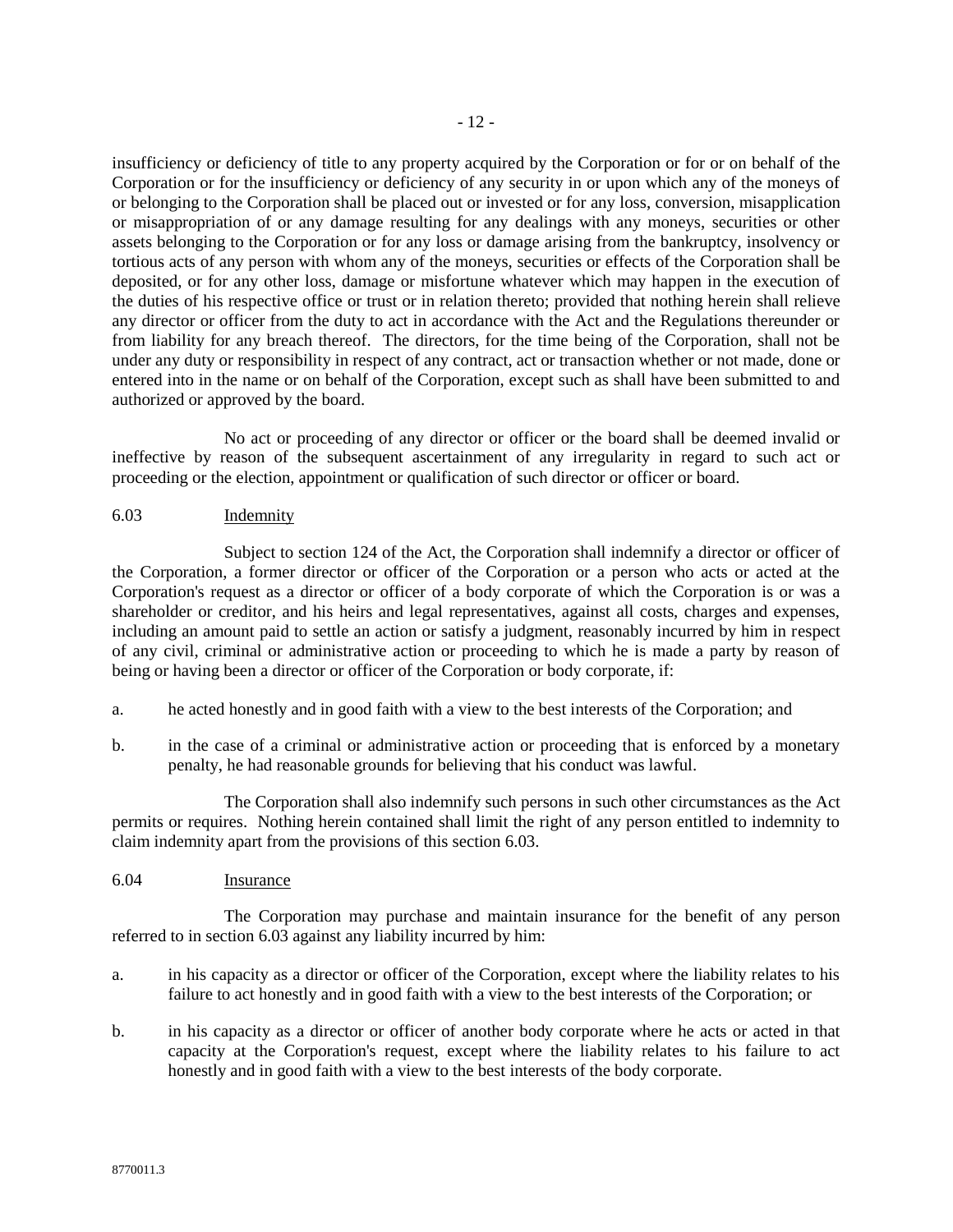# DIVISION SEVEN **OFFICERS**

- 13 -

## 7.01 Election or Appointment

Subject to any unanimous shareholder agreement, the board may, from time to time, appoint a chairman of the board, a president, one or more vice-presidents, a secretary, a treasurer and such other officers as the board may determine, including one or more assistants to any of the officers so appointed. The board may specify the duties of and, in accordance with this by-law and subject to the provisions of the Act, delegate to such officers powers to manage the business and affairs of the Corporation. Except for a managing director and a chairman of the board who must be directors, an officer may, but need not be, a director and one person may hold more than one office.

### 7.02 Chairman of the Board

The chairman of the board shall, when present, preside at all meetings of the board, committees of directors and at all meetings of shareholders.

If no managing director is appointed, the board may assign to the chairman of the board any of the powers and duties that, by any provision of this by-law, are assigned to the managing director; and he shall, subject to the provisions of the Act, have such other powers and duties as the board may specify. During the absence or disability of the chairman of the board, his duties shall be performed and his powers exercised by the managing director, if any, or by the president.

# 7.03 Managing Director

The managing director, if any, shall be a resident Canadian and shall have, subject to the authority of the board, general supervision of the business and affairs of the Corporation; and he shall, subject to the provisions of the Act, have such other powers and duties as the board may specify.

### 7.04 President

The president shall, subject to the authority of the board and the managing director, if any, have such powers and duties as the board may specify. During the absence or disability of the managing director, or if no managing director has been appointed, the president shall also have the powers and duties of that office; provided, however, that unless he is a director he shall not preside as chairman at any meeting of the board or of a committee of directors.

### 7.05 Vice-President

During the absence or disability of the president, his duties shall be performed and his powers exercised by the vice-president or, if there is more than one, by the vice-president designated from time to time by the board or the president; provided, however, that a vice-president who is not a director shall not preside as chairman at any meeting of the board or of a committee of directors. A vice-president shall have such other powers and duties as the board or the president may prescribe.

### 7.06 Secretary

The secretary shall attend and be the secretary of all meetings of the board, shareholders and committees of directors and shall enter or cause to be entered in records kept for that purpose minutes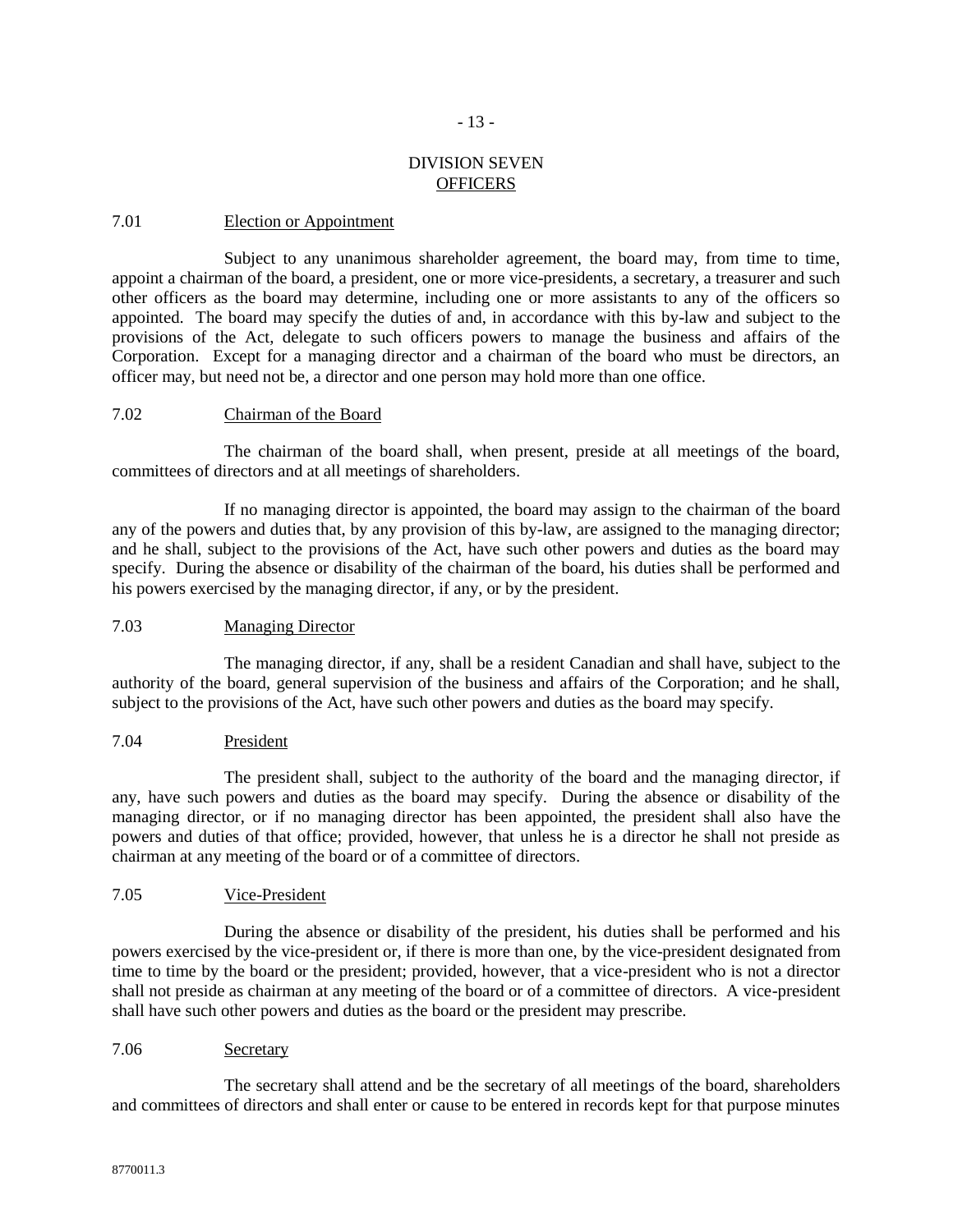of all proceedings thereat; he shall give or cause to be given, as and when instructed, all notices to shareholders, directors, officers, auditors and members of committees of the board; he shall be the custodian of the stamp or mechanical device generally used for affixing the corporate seal of the Corporation and of all books, papers, records, documents and instruments belonging to the Corporation, except when some other officer or agent has been appointed for that purpose; and he shall have such other powers and duties as the board or the chief executive officer, if any, may specify.

## 7.07 Treasurer

The treasurer shall keep proper accounting records in compliance with the Act and shall be responsible for the deposit of money, the safekeeping of securities and the disbursement of the funds of the Corporation; he shall render to the board whenever required an account of all his transactions and he shall have such other powers and duties as the board or chief executive officer, if any, or the president may specify.

## 7.08 General Manager or Manager

If elected or appointed, the general manager shall have, subject to the authority of the board, the managing director, if any, the chief executive officer, if any, and the president, full power to manage and direct the business and affairs of the Corporation (except such matters and duties as by law must be transacted or performed by the board and/or by the shareholders) and to employ and discharge agents and employees of the Corporation and may delegate to him or them any lesser authority. A general manager or manager shall conform to all lawful orders given to him by the board and shall at all reasonable times give to the directors or any of them all information they may require regarding the affairs of the Corporation. Any agent or employee appointed by a general manager or manager shall be subject to discharge by the board.

## 7.09 Powers and Duties of Other Officers

The powers and duties of all other officers shall be such as the terms of their engagement call for or as the board, the managing director, if any, or the chief executive officer, if any, or the president may specify. Any of the powers and duties of an officer to whom an assistant has been appointed may be exercised and performed by such assistant, unless the board or the chief executive officer, if any, or the president otherwise directs.

### 7.10 Variation of Powers and Duties

The board may from time to time and subject to the provisions of the Act, vary, add to or limit the powers and duties of any officer.

# 7.11 Vacancies

If the office of any officer of the Corporation shall be or become vacant by reason of death, resignation, disqualification or otherwise, the board, by resolution, may appoint a person to fill such vacancy.

# 7.12 Remuneration and Removal

The remuneration of all officers appointed by the board shall be determined from time to time by resolution of the board. The fact that any officer or employee is a director or shareholder of the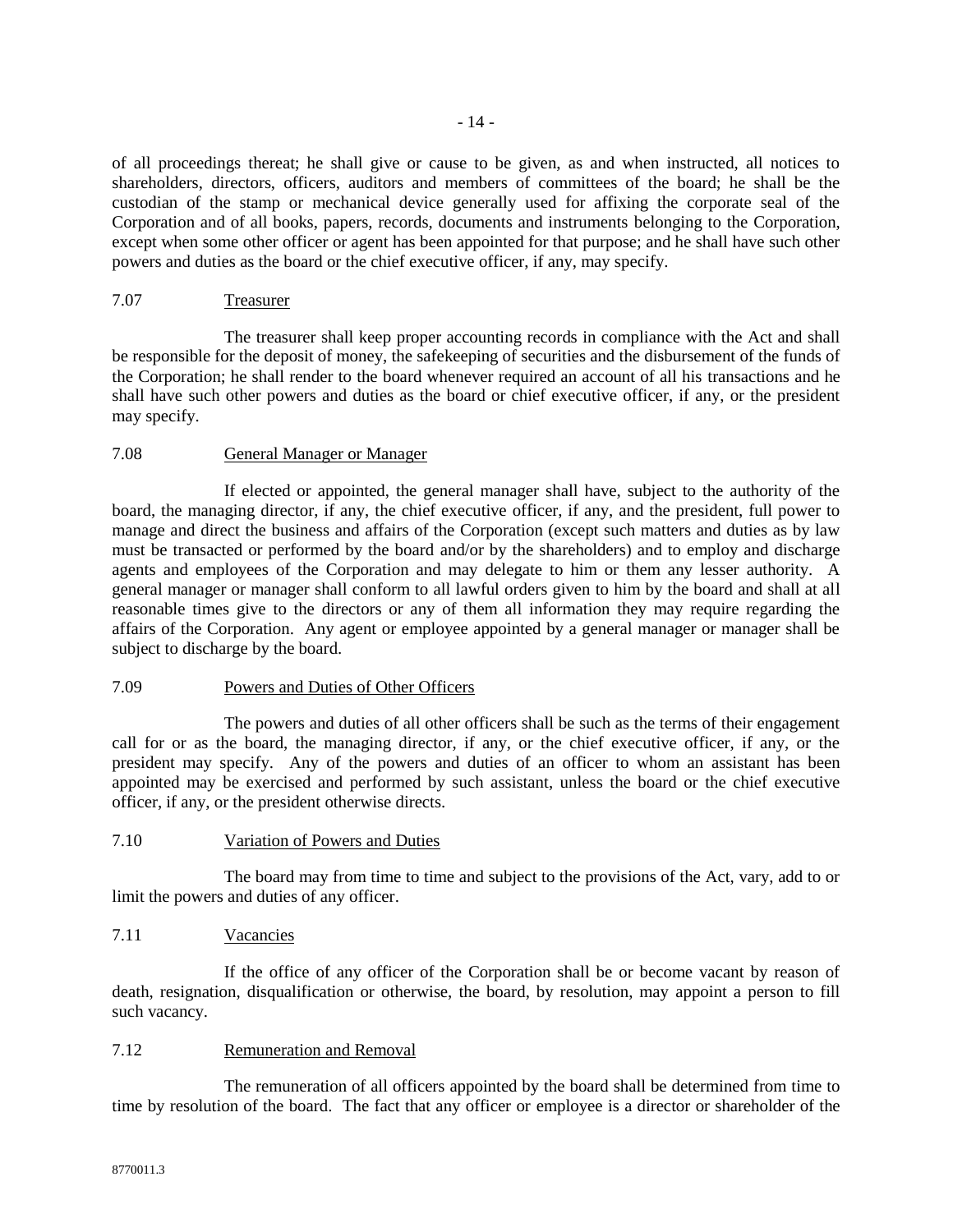Corporation shall not disqualify him from receiving such remuneration as may be determined. All officers shall be subject to removal by resolution of the board at any time, with or without cause, notwithstanding any agreement to the contrary, provided however that this right of removal shall not limit in any way such officer's right to damages by virtue of such agreement or any other rights resulting from such removal in law or equity.

## 7.13 Agents and Attorneys

The Corporation, by or under the authority of the board, shall have power from time to time to appoint agents or attorneys for the Corporation in or outside Canada with such powers (including the power to sub-delegate) of management, administration or otherwise as may be thought fit.

## 7.14 Conflict of Interest

An officer shall disclose his interest in any material contract or material transaction or proposed material contract or proposed material transaction with the Corporation in accordance with section 6.01.

### 7.15 Fidelity Bonds

The board may require such officers, employees and agent of the Corporation, as the board deems advisable, to furnish bonds for the faithful discharge of their powers and duties, in such forms and with such surety as the board may from time to time determine.

## DIVISION EIGHT SHAREHOLDERS' MEETINGS

### 8.01 Annual Meetings

Subject to the Act, the annual meeting of shareholders shall be held at such time and on such day in each year and at such place or places as the board, the chairman of the board, the managing director or the president may from time to time determine, for the purpose of considering the financial statements and reports required by the Act to be placed before the annual meeting, electing directors, appointing auditors if required by the Act or the articles, and for the transaction of such other business as may properly be brought before the meeting.

# 8.02 Special Meetings

The board shall have the power to call a special meeting of shareholders at any time.

### 8.03 Place of Meetings

Meetings of shareholders shall be held as provided for in the articles, or failing any reference in the articles, at such place in Alberta as the board may determine. Subject to the Act, if the directors or the shareholders of the Corporation call a meeting of shareholders, the directors or the shareholders, as the case may be, may determine that the meeting shall be held entirely by electronic means, telephone or other communication facility that permits all participants to communicate adequately with each other during the meeting.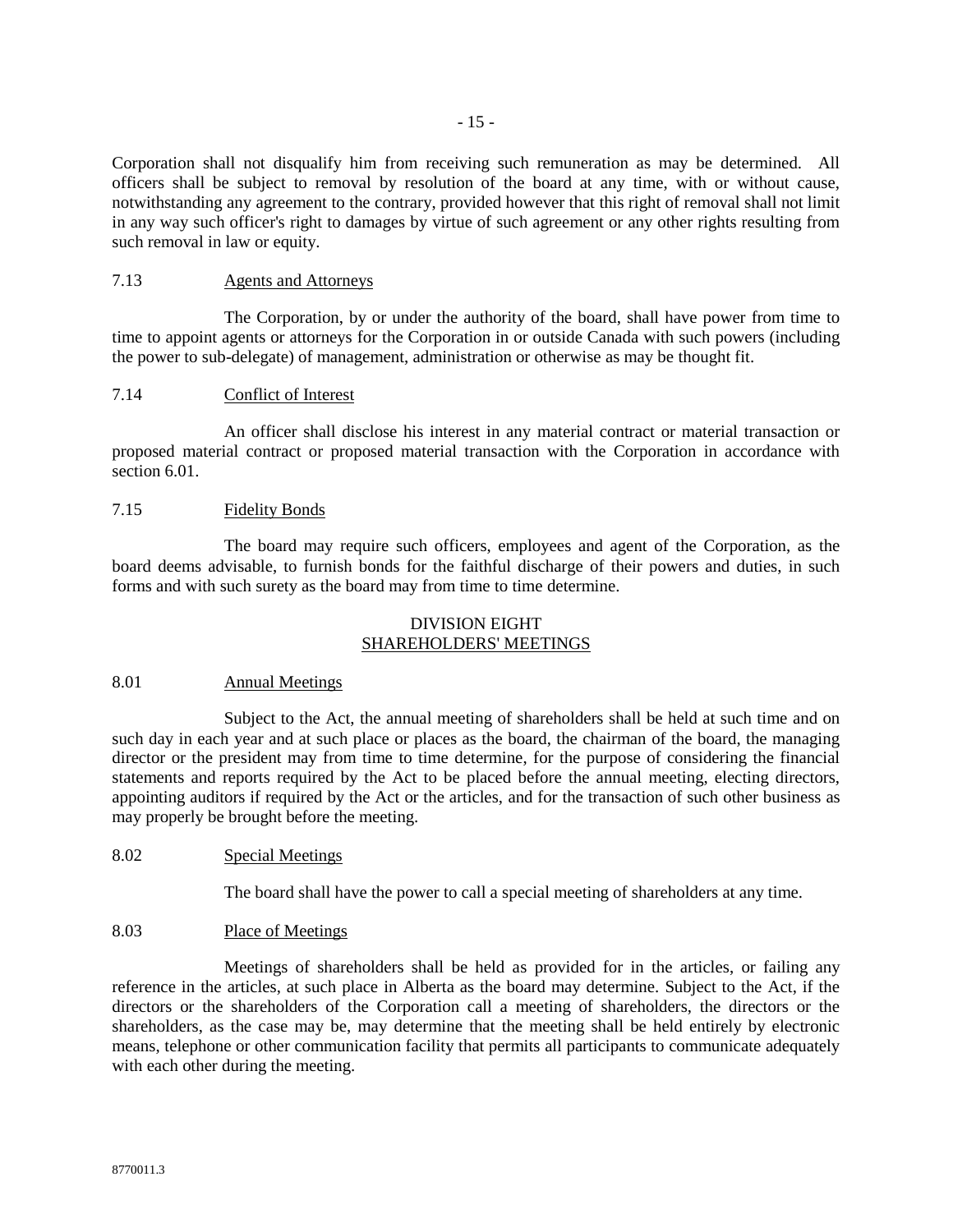## 8.04 Record Date for Notice

The board may fix in advance a date, preceding the date of any meeting of shareholders by not more than fifty (50) days and not less than twenty-one (21) days, as a record date for the determination of shareholders entitled to notice of or to vote at the meeting. If no record date is fixed, the record date for the determination of the shareholders entitled to receive notice of or to vote at the meeting shall be the close of business on the date immediately preceding the day on which the notice is given or, if no notice is given, the day on which the meeting is held.

## 8.05 Notice of Meeting

Notice of the time and place of each meeting of shareholders shall be sent not less than twenty-one (21) days and not more than fifty (50) days before the meeting to each shareholder entitled to vote at the meeting, each director and the auditor of the Corporation. Such notice may be sent by electronic means in accordance with the *Electronic Transactions Act*, or by mail addressed to, or may be delivered personally to, the shareholder, at his latest address as shown in the records of the Corporation or its transfer agent, to the director, at his latest address as shown in the records of the Corporation or in the last notice filed pursuant to section 106 or 113 of the Act, or to the auditor, at his most recent address as shown in the records of the Corporation. A notice of meeting of shareholders sent by mail to a shareholder, director or auditor in accordance with the above is deemed to be served on the day on which it was deposited in the mail. A notice of a meeting is not required to be sent to shareholders who are not registered on the records of the Corporation or its transfer agent on the record date as determined according to section 8.04 hereof. Notice of a meeting of shareholders at which special business is to be transacted shall state the nature of such business in sufficient detail to permit the shareholder to form a reasoned judgment thereon and shall state the text of any special resolution to be submitted to the meeting. A special meeting and an annual meeting may be convened by one and the same notice and it shall not be an objection to the notice that it only convenes the second meeting contingently on any resolution being passed by the requisite majority at the first meeting.

# 8.06 Right to Vote

Subject to the provisions of the Act as to authorized representatives of any other body corporate, at any meeting of shareholders in respect of which the Corporation has prepared the list referred to in section 8.07 hereof, every person who is named in such list shall be entitled to vote the shares shown thereon opposite his name except to the extent that such person has transferred any of his shares after the record date set pursuant to section 8.04 hereof, or, if no record date is fixed, after the date on which the list referred to in section 8.07 is prepared, and the transferee, upon producing properly endorsed certificates evidencing such shares or otherwise establishing that he owns such shares, demands not later than ten (10) days before the meeting that his name be included to vote the transferred shares at the meeting. In the absence of a list prepared as aforesaid in respect of a meeting of shareholders, every person shall be entitled to vote at the meeting who at the close of business on the record date, or if no record date is set, at the close of business on the date preceding the date notice is sent, is entered in the securities register as the holder of one or more shares carrying the right to vote at such meeting.

# 8.07 List of Shareholders Entitled to Notice

The Corporation shall prepare a list of shareholders entitled to receive notice of a meeting, arranged in alphabetical order, and showing the number of shares held by each shareholder in accordance with section 137 of the Act. If a record date for the meeting is fixed pursuant to section 8.04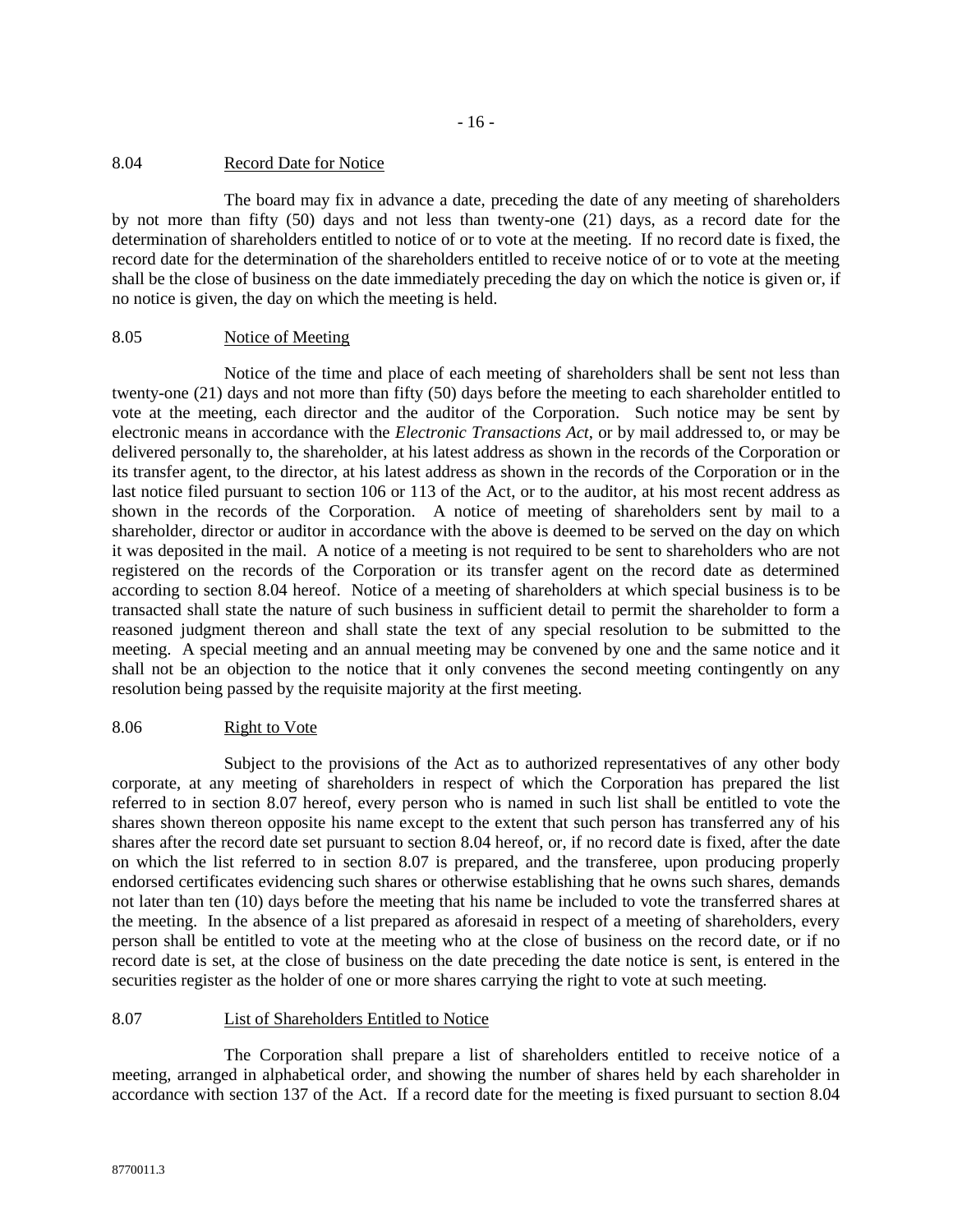- 17 -

hereof by the board, the shareholders listed shall be those registered at the close of business on the record date. If no record date is fixed by the board, the shareholders listed shall be those listed at the close of business on the last business day immediately preceding the day on which notice of a meeting is given, or where no such notice is given, the day on which the meeting is held. The list shall be available for examination by any shareholder during usual business hours at the registered office of the Corporation or at the place where its central securities register is maintained and at the place where the meeting is held.

# 8.08 Meetings Without Notice

A meeting of shareholders may be held without notice at any time and place permitted by

the Act:

- a. if all the shareholders entitled to vote thereat are present in person or represented by proxy or if those not present or represented by proxy waive notice of or otherwise consent to such meeting being held; and
- b. if the auditors and the directors are present or waive notice of or otherwise consent to such meeting being held.

At such meetings any business may be transacted which the Corporation at a meeting of shareholders may transact. If the meeting is held at a place outside Canada, shareholders not present or represented by proxy, but who have waived notice of or otherwise consented to such meeting, shall also be deemed to have consented to a meeting being held at such place.

# 8.09 Waiver of Notice

A shareholder and any other person entitled to attend a meeting of shareholders may in any manner waive notice of a meeting of shareholders and attendance of any such person at a meeting of shareholders shall constitute a waiver of notice of the meeting except where such person attends a meeting for the express purpose of objecting to the transaction of any business on the grounds that the meeting is not lawfully called.

# 8.10 Chairman, Secretary and Scrutineers

The chairman of the board or, in his absence, the president, if such an officer has been elected or appointed and is present, or otherwise a vice-president who is a shareholder of the Corporation, shall be chairman of any meeting of shareholders. If no such officer is present within fifteen (15) minutes from the time fixed for holding the meeting, or declines to be chairman of the meeting, the persons present and entitled to vote shall choose one of their number to be chairman. If the secretary of the Corporation is absent, the chairman shall appoint some person, who need not be a shareholder, to act as secretary of the meeting. If desired, one or more scrutineers, who need not be shareholders, may be appointed by a resolution or by the chairman with the consent of the meeting.

# 8.11 Persons Entitled to be Present

The only persons entitled to be present at a meeting of shareholders shall be those entitled to vote thereat, the directors and auditors of the Corporation and others who, although not entitled to vote, are entitled or required under any provision of the Act or the articles or by-laws to be present at the meeting. Any other person may be admitted only on the invitation of the chairman of the meeting or with the consent of the meeting.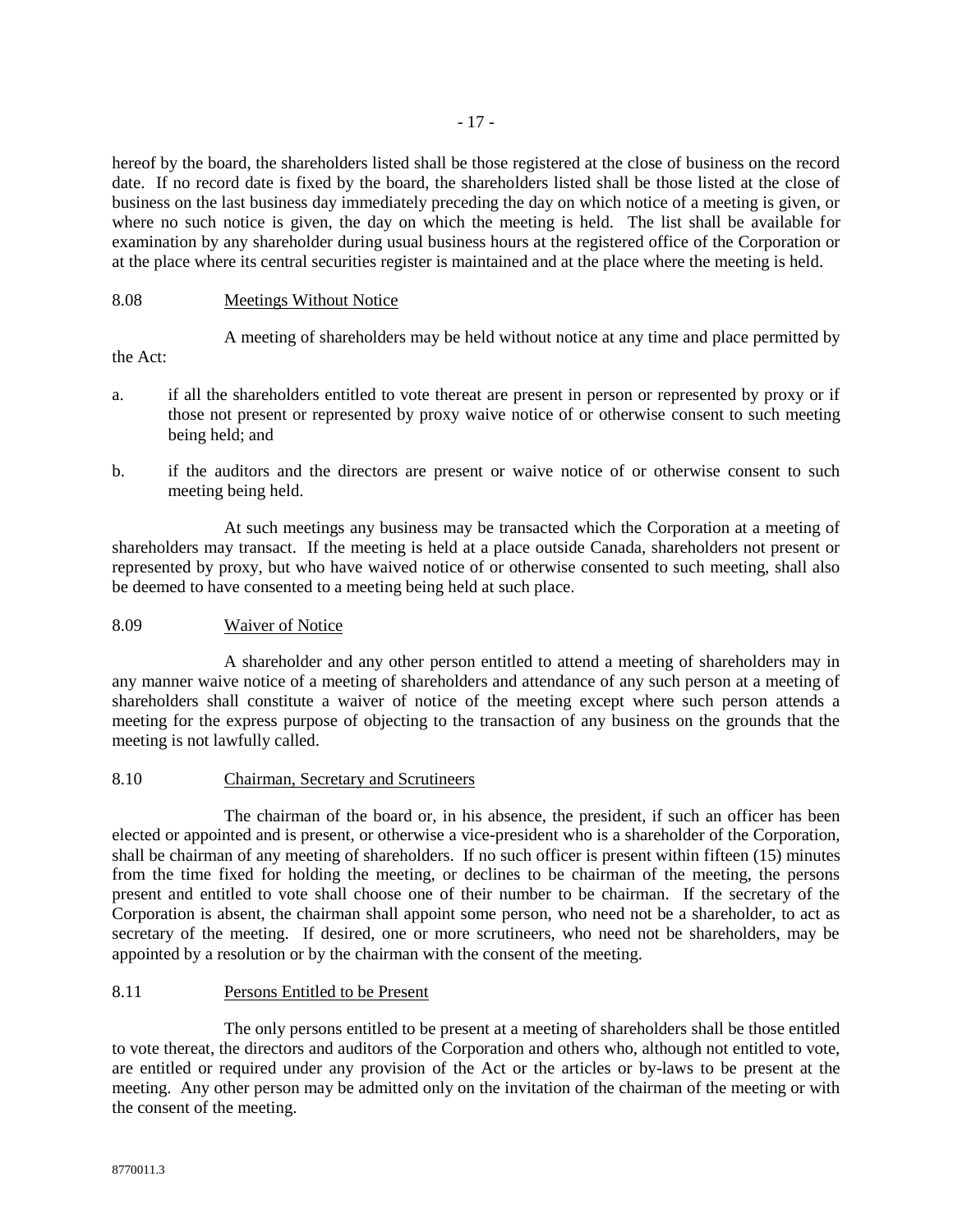## 8.12 Quorum

A quorum at any meeting of shareholders (unless a greater number of persons are required to be present or a greater number of shares are required to be represented by the Act or by the articles or by any other by-law) shall be persons present not being less than two (2) in number and holding or representing not less than twenty-five (25%) per cent of the shares entitled to be voted at the meeting. If a quorum is present at the opening of any meeting of shareholders, the shareholders present or represented may proceed with the business of the meeting notwithstanding that a quorum is not present throughout the meeting. If a quorum is not present at the opening of the meeting of shareholders, the shareholders present or represented may adjourn the meeting to a fixed time and place but may not transact any other business.

## 8.13 Participation in Meeting

A shareholder or any other person entitled to attend a meeting may participate in a meeting of shareholders by electronic means, telephone or other communication facilities as permit all persons participating in the meeting to hear or otherwise communicate with each other, and a person participating in such a meeting by such means is deemed to be present at the meeting. Subject to the Act, any person participating in a meeting pursuant to this section and entitled to vote at the meeting may vote by electronic means, telephone or other communication facility that the Corporation has made available for that purpose.

# 8.14 Proxyholders and Representatives

Votes at meetings of the shareholders may be given either personally or by proxy; or, in the case of a shareholder, who is a body corporate or association, by an individual authorized by a resolution of the board or governing body of the body corporate or association to represent it at a meeting of shareholders of the Corporation, upon producing a certified copy of such resolution or otherwise establishing his authority to vote to the satisfaction of the secretary or the chairman.

A proxy shall be executed by the shareholder or his attorney authorized in writing or, if the shareholder is a corporation, under its corporate seal or by an officer or attorney thereof duly authorized, and is valid only at the meeting in respect of which it is given or any adjournment of that meeting. A person appointed by proxy need not be a shareholder.

### 8.15 Time for Deposit of Proxies

The board may specify in a notice calling a meeting of shareholders a time, preceding the time of such meeting by not more than forty-eight (48) hours exclusive of Saturdays and holidays, before which time proxies to be used at such meeting must be deposited. A proxy shall be acted upon only if, prior to the time so specified, it shall have been deposited with the Corporation or an agent thereof specified in such notice or, if no such time having been specified in such notice, it has been received by the secretary of the Corporation or by the chairman of the meeting or any adjournment thereof prior to the time of voting.

### 8.16 Joint Shareholders

If two or more persons hold shares jointly, any one of them present in person or duly represented at a meeting of shareholder may, in the absence of the other or others, vote the shares; but if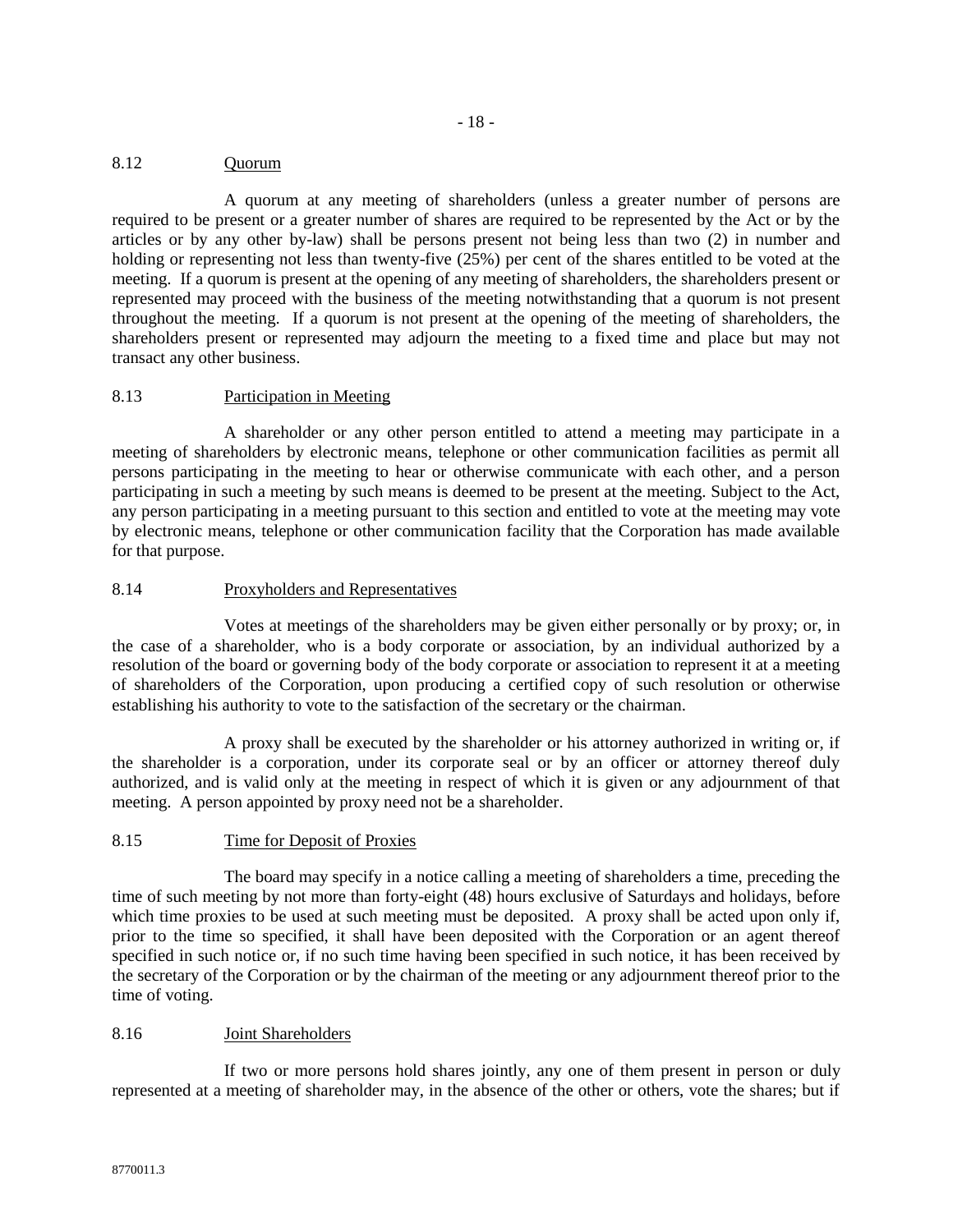two or more of those persons are present in person or represented and vote, they shall vote as one the shares jointly held by them.

## 8.17 Votes to Govern

Except as otherwise required by the Act, all questions proposed for the consideration of shareholders at a meeting of shareholders shall be determined by a majority of the votes cast and in the event of an equality of votes at any meeting of shareholders, the chairman shall not have a second or casting vote.

#### 8.18 Conduct of Vote

Subject to the Act, voting at a meeting of shareholders shall be by a show of hands, unless a ballot is required or demanded as hereinafter provided, and may be held, subject to the Act, entirely by electronic means, telephone or other communication facility, if the corporation makes such a communication facility available. Every person who is present or otherwise participating in the meeting pursuant to section 8.13 hereof and entitled to vote shall have one vote. Whenever a vote shall have been taken upon a question, unless a ballot thereon is so required or demanded, a declaration by the chairman of the meeting that the vote upon the question has been carried or carried by a particular majority or defeated and an entry to that effect in the minutes of the meeting shall be prima facie evidence of the fact without proof of the number of the votes recorded in favour of or against any resolution or other proceeding in respect of the said question, and the result of the vote so taken shall be the decision of shareholders upon the said question.

### 8.19 Ballots

On any question proposed for consideration at a meeting of shareholders, a shareholder, proxyholder or other person entitled to vote may demand and the chairman may require that a ballot be taken either before or upon the declaration of the result of any vote. If a ballot is demanded on the election of a chairman or on the question of an adjournment it shall be taken forthwith without an adjournment. A ballot demanded or required on any other question shall be taken in such manner as the chairman shall direct. A demand or requirement for a ballot may be withdrawn at any time prior to the taking of the ballot. If a ballot is taken each person present shall be entitled, in respect of the shares that he is entitled to vote at the meeting upon the question, to the number of votes as provided for by the articles or, in the absence of such provision in the articles, to one vote for each share he is entitled to vote. The result of the ballot so taken shall be the decision of the shareholders upon the question. The demand or requirement for a ballot shall not prevent the continuance of a meeting for the transaction of any business other than the question on which the ballot has been demanded or required.

### 8.20 Adjournment

The chairman at a meeting of shareholders may, with the consent of the meeting and subject to such conditions as the meeting may decide, adjourn the meeting from time to time and from place to place. If a meeting of shareholders is adjourned for less than thirty (30) days, it shall not be necessary to give notice of the adjourned meeting, other than by announcement at the time of the adjournment. Subject to the Act, if a meeting of shareholders is adjourned by one or more adjournments for an aggregate of thirty (30) days or more, notice of the adjourned meeting shall be given in the same manner as notice for an original meeting but, unless the meeting is adjourned by one or more adjournments for an aggregate of more than ninety (90) day, subsection 149(1) of the Act does not apply.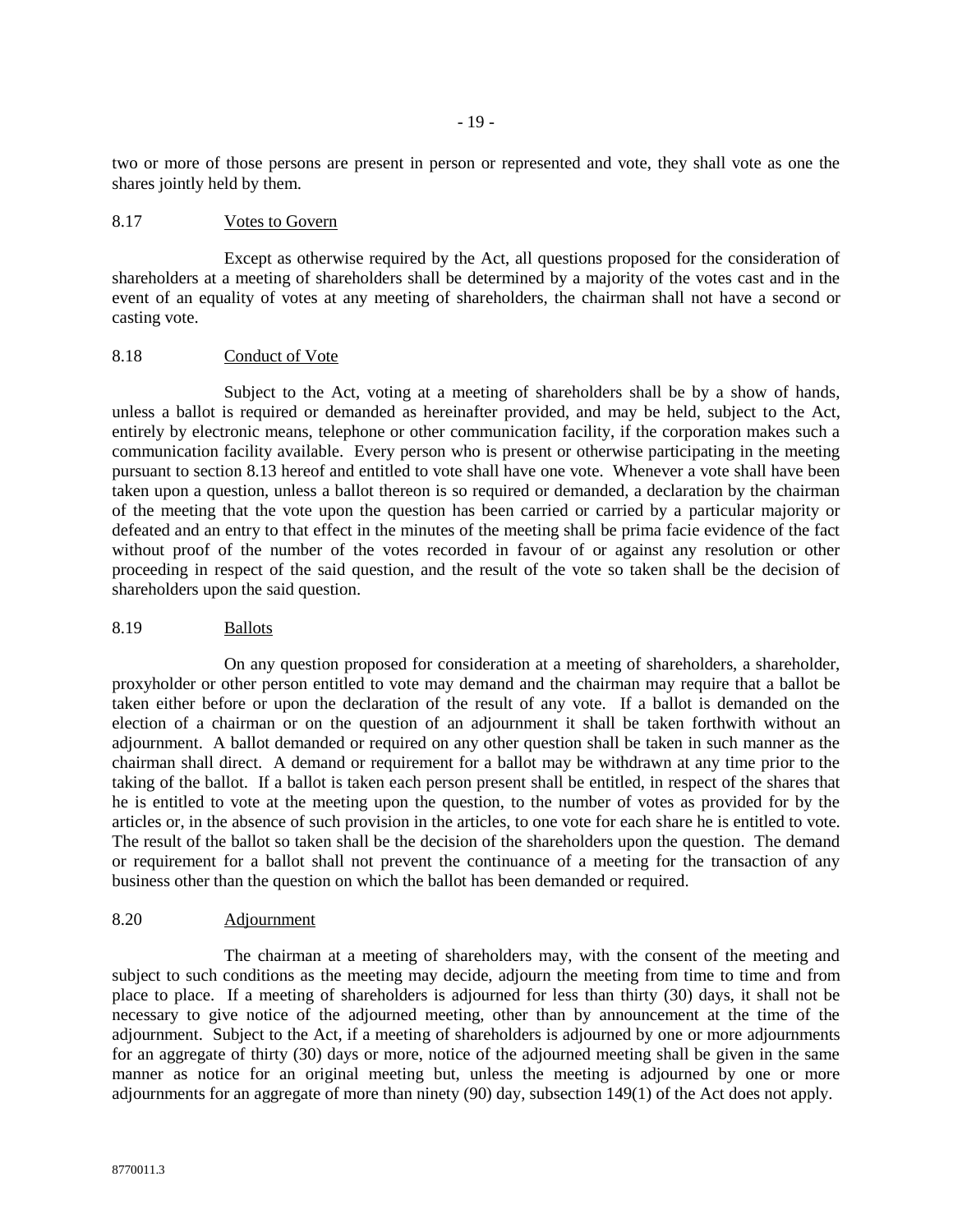## 8.21 Resolution in Lieu of a Meeting

A resolution in writing signed by all the shareholders entitled to vote on that resolution at a meeting of shareholders is as valid as if it had been passed at a meeting of the shareholders; and a resolution in writing dealing with all matters required to be dealt with at a meeting of shareholders and signed by all the shareholders entitled to vote at such meeting, satisfies all the requirements of the Act relating to meetings of shareholders. A copy of every such resolution in writing shall be kept with minutes of the meetings of shareholders. Any such resolution in writing is effective for all purposes at such time as the resolution states regardless of when the resolution is signed and may be signed in counterpart.

## 8.22 Only One Shareholder

Where the Corporation has only one shareholder or only one holder of any class or series of shares, the shareholder present in person or duly represented constitutes a meeting.

## DIVISION NINE SHARES

### 9.01 Non-Recognition of Trusts

Subject to the Act, the Corporation may treat the registered holder of any share as the person exclusively entitled to vote, to receive notices, to receive any dividend or other payment in respect of the share, and otherwise to exercise all the rights and powers of an owner of the share.

### 9.02 Certificates

The shareholder is entitled at his option to a share certificate that complies with the Act or a non-transferable written acknowledgement of his right to obtain a share certificate from the Corporation in respect of the securities of the Corporation held by him. Share certificates and acknowledgements of a shareholder's right to a share certificate, respectively, shall be in such form as described by the Act and as the board shall from time to time approve. A share certificate shall be signed manually by at least one director or officer of the Corporation or by or on behalf of a registrar, transfer agent or branch transfer agent of the Corporation, or by a trustee who certifies it in accordance with a trust indenture, and any additional signatures required on the share certificate may be printed or otherwise mechanically reproduced on it.

#### 9.03 Replacement of Share Certificates

The board or any officer or agent designated by the board may in its or his discretion direct the issuance of a new share certificate or other such certificate in lieu of and upon cancellation of a certificate that has been mutilated or in substitution for a certificate claimed to have been lost, destroyed or wrongfully taken on payment of such reasonable fee and on such terms as to indemnity, reimbursement of expenses and evidence of loss and of title as the board may from time to time prescribe, whether generally or in any particular case.

### 9.04 Joint Holders

The Corporation is not required to issue more than one share certificate in respect of a share held jointly by several persons, and delivery of a certificate to one of several joint holders is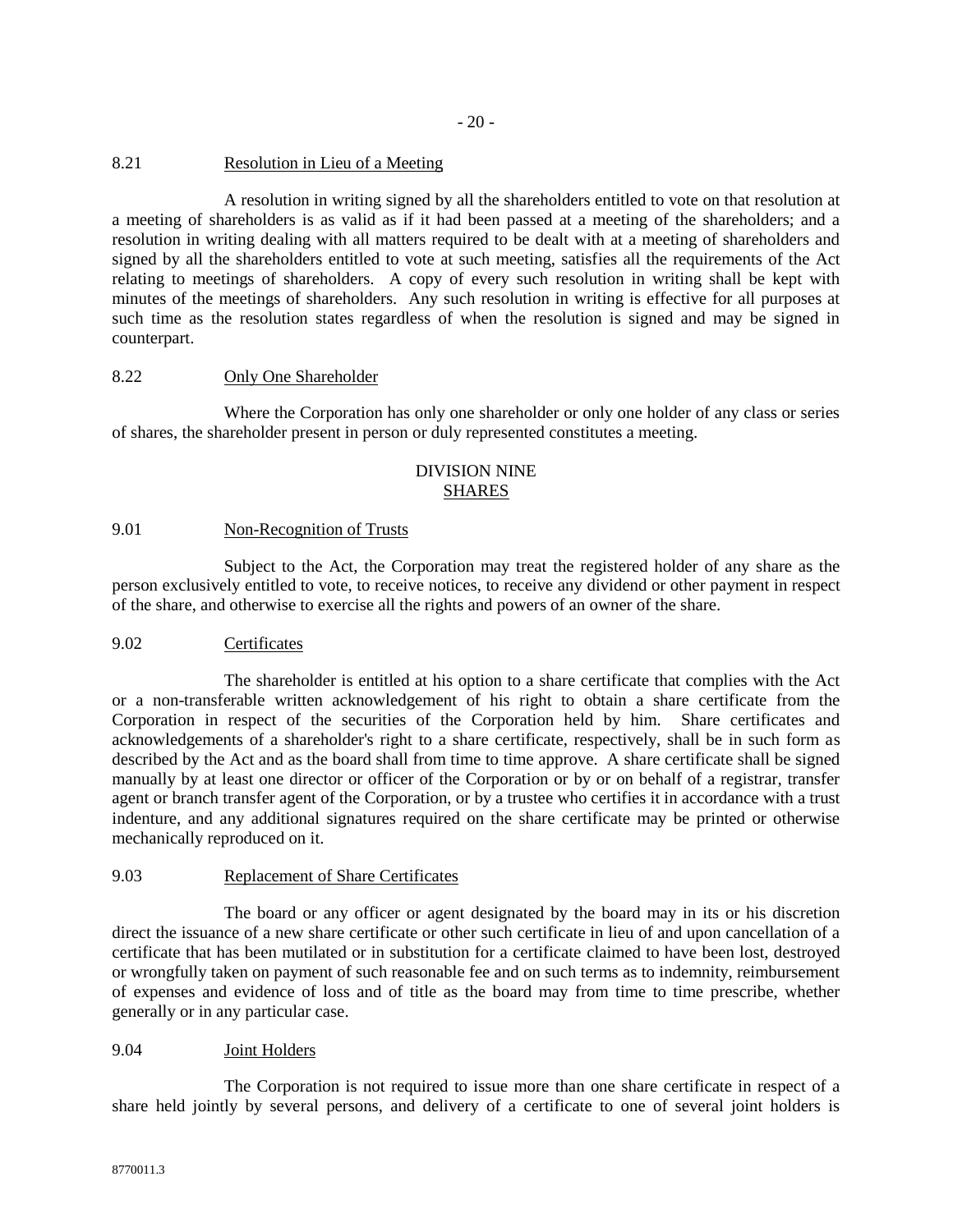sufficient delivery to all. Any one of such holders may give effectual receipts for the certificate issued in respect thereof or for any dividend, bonus, return of capital or other money payable or warrant issuable in respect of such certificate.

## DIVISION TEN TRANSFER OF SECURITIES

## 10.01 Registration of Transfer

If a share in registered form is presented for registration of transfer, the Corporation shall register the transfer if:

- a. the share is endorsed by an appropriate person, as defined in the *Securities Transfer Act* (Alberta);
- b. reasonable assurance is given that the endorsement is genuine and effective;
- c. the Corporation has no duty to enquire into adverse claims or has discharged any such duty;
- d. any applicable law relating to the collection of taxes has been complied with;
- e. the transfer is rightful or is to a bona fide purchaser; and
- f. the transfer fee, if any, has been paid.

## 10.02 Transfer Agents and Registrar

The board may from time to time by resolution appoint or remove one or more trust companies registered under the Trust Companies Act as its agent or agents to maintain a central securities register or registers, and an agent or agents to maintain a branch securities register or registers. Agents so appointed may be designated as transfer agent or registrar according to their functions, and a person may be appointed and designated with functions as both registrar and transfer or branch transfer agent. Registration of the issuance or transfer of a security in the central securities register or in a branch securities register is complete and valid registration for all purposes.

### 10.03 Securities Registers

A central securities register of the Corporation shall be kept at its registered office or at any other place in Alberta designated by the board to record the shares and other securities issued by the Corporation in registered form, showing with respect to each class or series of shares and other securities:

- a. the names, alphabetically arranged, and the latest known address of each person who is or has been a holder;
- b. the number of shares or other securities held by each holder; and
- c. the date and particulars of the issuance and transfer of each share or other security.

A branch securities register or registers may be kept either in or outside Alberta at such place or places as the board may determine. A branch securities register shall only contain particulars of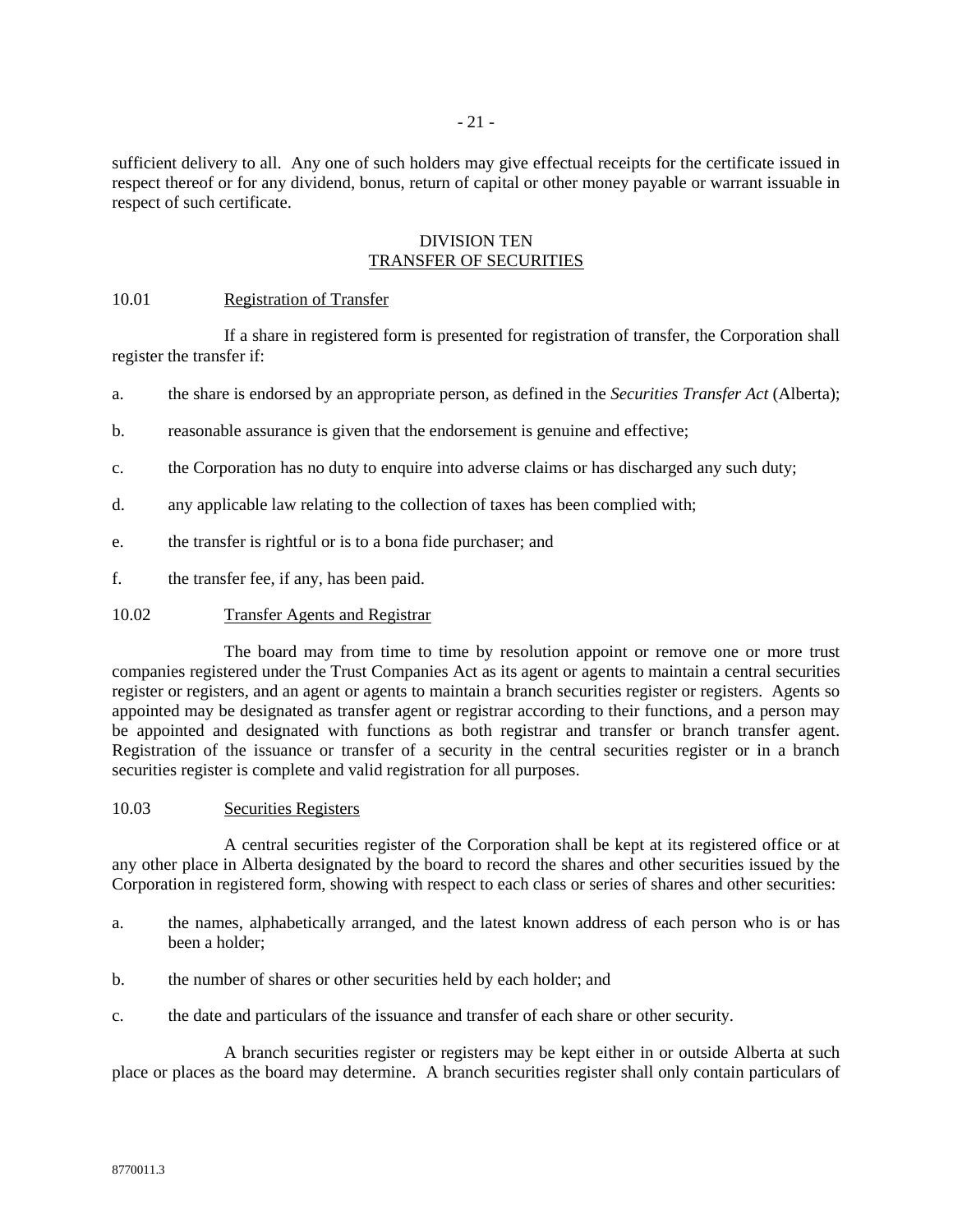securities issued or transferred at that branch. Particulars of each issue or transfer of a security registered in a branch securities register shall also be kept in the corresponding central securities register.

## 10.04 Deceased Shareholders

In the event of the death of a holder, or of one of the joint holders, of any share, the Corporation shall not be required to make any entry in the securities register in respect thereof or to make any dividend or other payments in respect thereof except upon production of all such documents as may be required by law and upon compliance with the reasonable requirements of the Corporation and its transfer agents.

## DIVISION ELEVEN DIVIDENDS AND RIGHTS

## 11.01 Dividends

Subject to the Act, the board may from time to time declare dividends payable to the shareholders according to their respective rights and interest in the Corporation. Dividends may be paid in money or property or by issuing fully-paid shares of the Corporation.

# 11.02 Dividend Cheques

A dividend payable in money shall be paid by cheque to the order of each registered holder of shares of the class or series in respect of which it has been declared and shall be mailed by prepaid ordinary mail to such registered holder at his address recorded in the Corporation's securities register or registers or such address as such holder otherwise directs. In the case of joint holders the cheque shall, unless such joint holders otherwise direct, be made payable to the order of all such joint holders and mailed to them at their recorded address. The mailing of such cheque as aforesaid, unless the same is not paid on due presentation, shall satisfy and discharge the liability for the dividend to the extent of the sum represented thereby plus the amount of any tax which the Corporation is required to and does withhold.

### 11.03 Non-Receipt of Cheques

In the event of non-receipt of any dividend cheque by the person to whom it is sent as aforesaid, the Corporation shall issue to such person a replacement cheque for a like amount on such terms as to indemnity, reimbursement of expenses and evidence of non-receipt and of title as the board may from time to time prescribe, whether generally or in any particular case.

# 11.04 Unclaimed Dividends

No dividend shall bear interest against the Corporation. Any dividend unclaimed after a period of six (6) years from the date on which the same has been declared to be payable shall be forfeited and shall revert to the Corporation.

### 11.05 Record Date for Dividends and Rights

The board may fix in advance a date, preceding by not more than fifty (50) days the date for the payment of any dividend, as a record date for the determination of the persons entitled to receive payment of such dividend, provided that, unless waived as provided for in the Act, notice of any such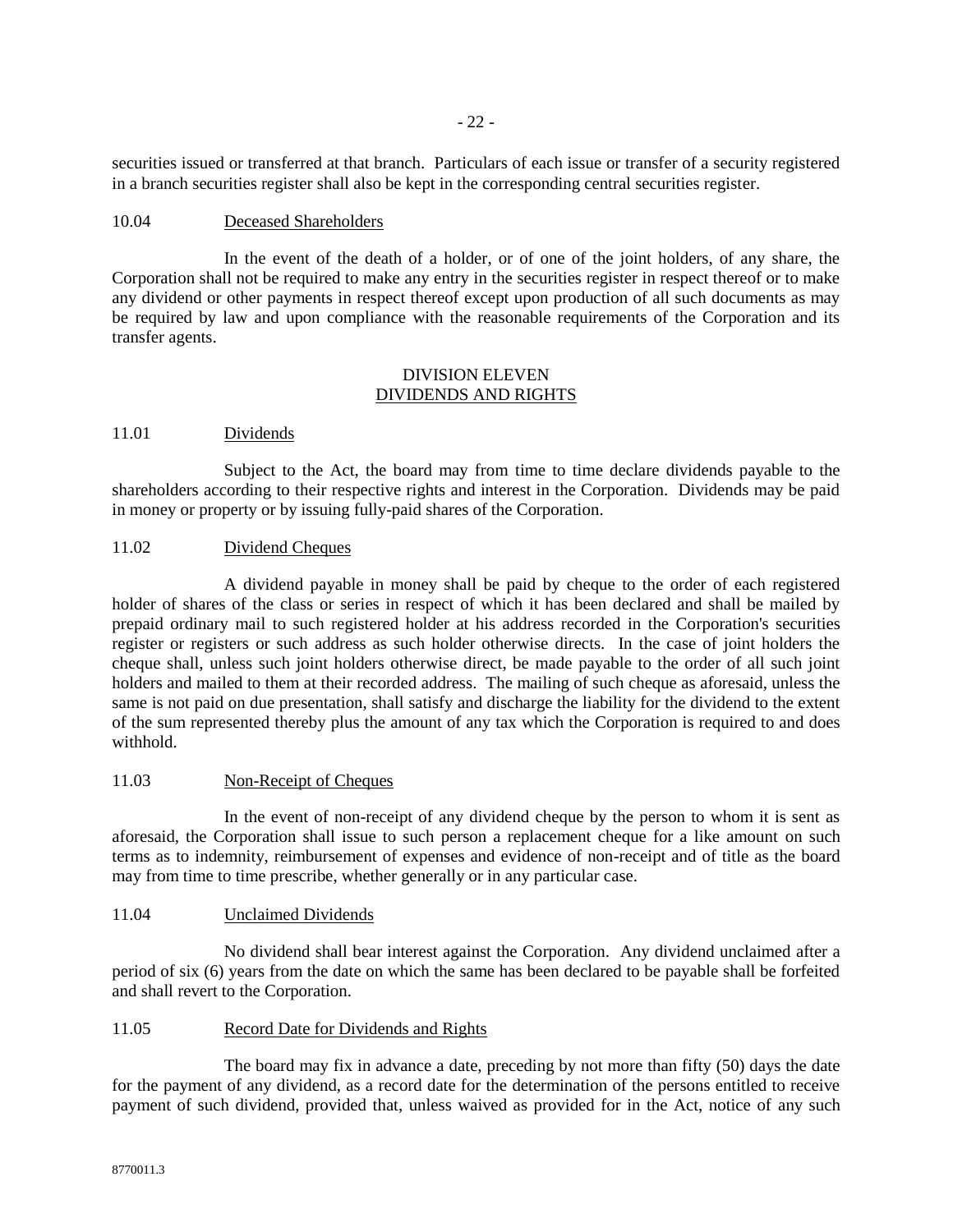record date is given, not less than seven (7) days before such record date, by newspaper advertisement in the manner provided in the Act and by written notice to each stock exchange in Canada, if any, on which the Corporation's shares are listed for trading. Where no record date is fixed in advance as aforesaid, the record date for the determination of the persons entitled to receive payment of any dividend shall be at the close of business on the day on which the resolution relating to such dividend is passed by the board.

# DIVISION TWELVE INFORMATION AVAILABLE TO SHAREHOLDERS

## 12.01 Confidential Information

Except as provided by the Act, no shareholders shall be entitled to obtain information respecting any details or conduct of the Corporation's business which, in the opinion of the directors, it would be inexpedient in the interests of the Corporation to communicate to the public.

## 12.02 Conditions of Access to Information

The directors may from time to time, subject to rights conferred by the Act, determine whether and to what extent and at what time and place and under what conditions or regulations the documents, books and registers and accounting records of the Corporation or any of them shall be open to the inspection of shareholders and no shareholders shall have any right to inspect any document or book or register or account record of the Corporation except as conferred by statute or authorized by the board or by a resolution of the shareholders.

## 12.03 Registered Office and Separate Records Office

The registered office of the Corporation shall be at a place within Alberta and at such location therein as the board may from time to time determine. The records office will be at the registered office or at such location, if any, within Alberta, as the board may from time to time determine.

# DIVISION THIRTEEN **NOTICES**

# 13.01 Method of Giving Notices

A notice or document required by the Act, the Regulations, the articles or the by-laws to be sent to a shareholders or director of the Corporation may be sent by electronic means in accordance with the provisions of the *Electronic Transactions Act*, or by prepaid mail addressed to, or may be delivered personally to:

- a. the shareholder at his latest address as shown in the records of the Corporation or its transfer agent; and
- b. the director at his latest address as shown in the records of the Corporation or in the last notice filed under section 106 or 113.

A notice or document sent by mail in accordance with the foregoing to a shareholder or director of the Corporation is deemed to be received by him at the time it would be delivered in the ordinary course of mail unless there are reasonable grounds for believing that the shareholder or director did not receive the notice or document at the time or at all.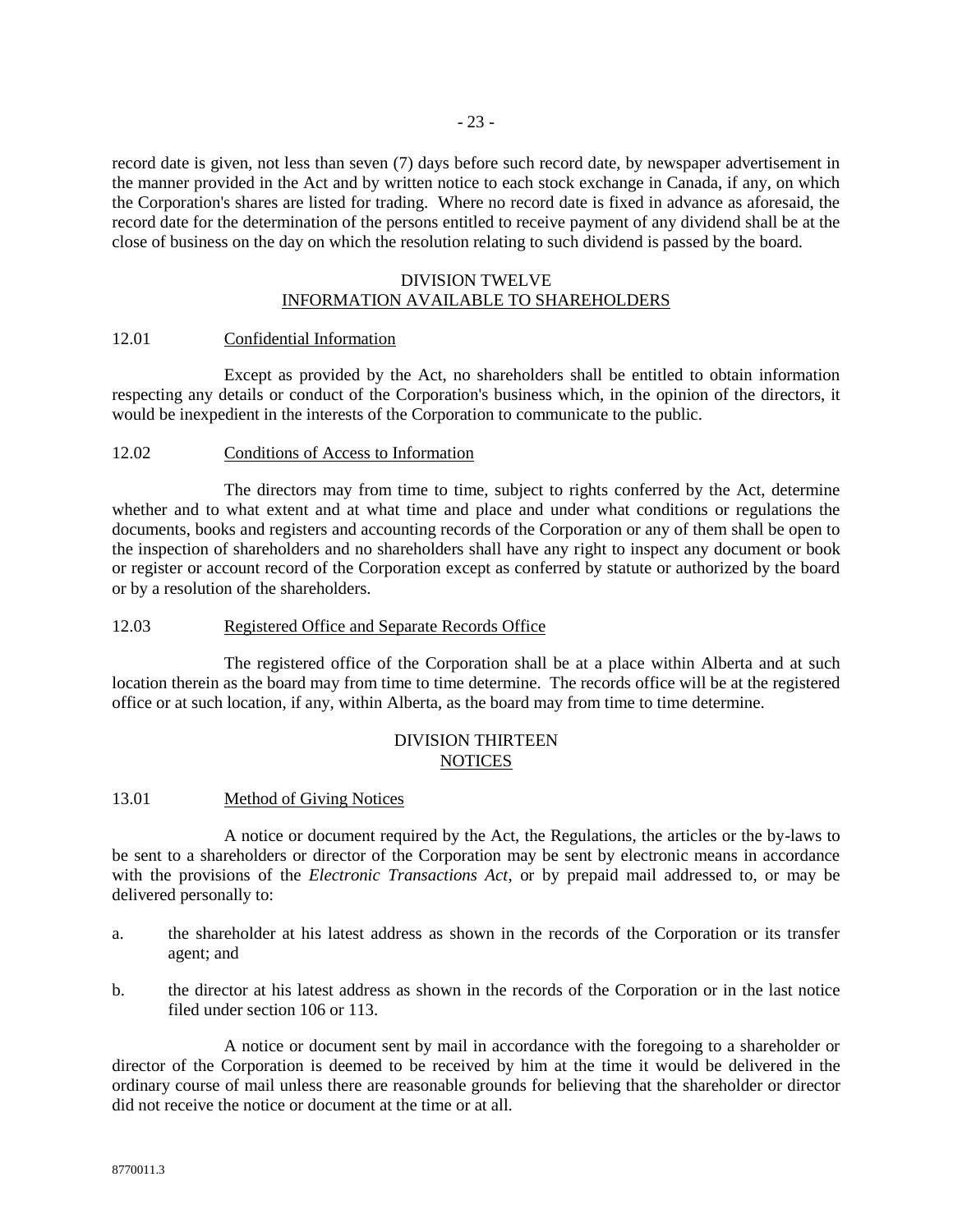- 24 -

## 13.02 Notice to Joint Shareholders

If two or more persons are registered as joint holders of any share, any notice may be addressed to all of such joint holders but notice addressed to one of such persons shall be sufficient notice to all of them.

# 13.03 Persons Entitled by Death or Operation of Law

Every person who, by operation of law, transfer, death of a shareholder or any other means whatsoever, shall become entitled to any share, shall be bound by every notice in respect of such share which shall have been duly given to the shareholders from whom he derives his title to such share prior to his name and address being entered on the securities register (whether such notice was given before or after the happening of the event upon which he became so entitled) and prior to his furnishing to the Corporation the proof of authority or evidence of his entitlement prescribed by the Act.

# 13.04 Non-Receipt of Notices

If a notice or document is sent to a shareholder in accordance with section 13.01 and the notice or document is returned on two (2) consecutive occasions because the shareholder cannot be found, the Corporation is not required to send any further notice or documents to the shareholder until the shareholder informs the Corporation in writing of his new address; provided always, that in the event of the return of a notice of a shareholders meeting mailed to a shareholder in accordance with section 13.01 the notice shall be deemed to be received by the shareholder on the date deposited in the mail notwithstanding its return.

# 13.05 Omissions and Errors

Subject to the Act, the accidental omission to give any notice to any shareholder, director, officer, auditor or member of a committee of the board or the non-receipt of any notice by any such person or any error in any notice not affecting the substance thereof shall not invalidate any action taken at any meeting held pursuant to such notice or otherwise founded thereon.

### 13.06 Signature on Notices

Unless otherwise specifically provided, the signature of any director or officer of the Corporation to any notice or document to be given by the Corporation may be written, stamped, typewritten or printed or partly written, stamped, typewritten or printed.

# 13.07 Waiver of Notice

If a notice or document is required by the Act or the Regulations, the articles, the by-laws or otherwise to be sent, the sending of the notice or document may be waived or the time for the notice or document may be waived or abridged at any time with the consent in writing of the person entitled to receive it. The consent of a person entitled to waive the requirement for the sending of a notice or document or to waive or abridge the time for the notice or the document may be sent by electronic means in accordance with the provisions of the *Electronic Transactions Act*.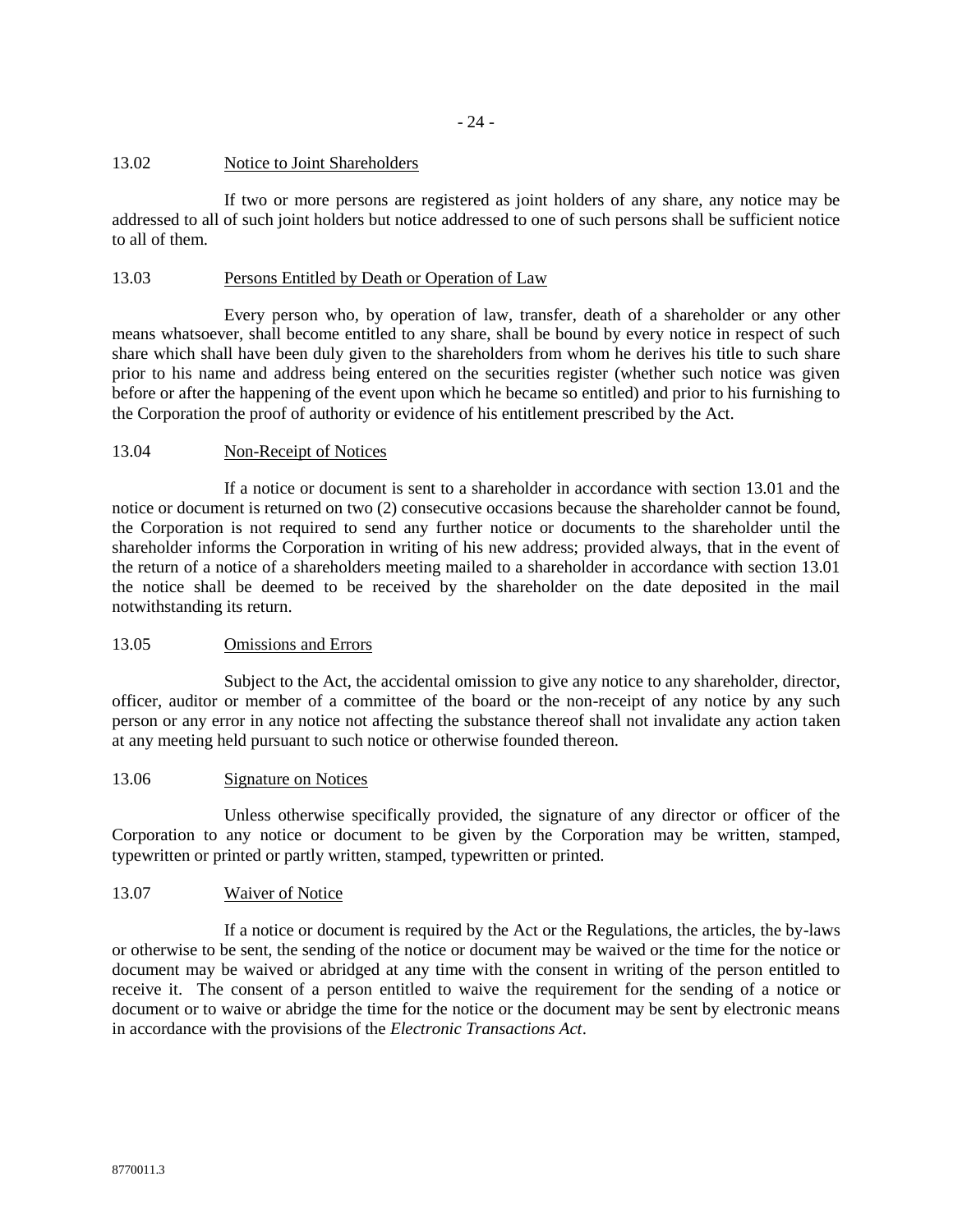## - 25 -

# DIVISION FOURTEEN **MISCELLANEOUS**

## 14.01 Directors to Require Surrender of Share Certificates

The directors in office when a Certificate of Continuance is issued under the Act are hereby authorized to require the shareholders of the Corporation to surrender their share certificate(s), or such of their share certificates as the directors may determine, for the purpose of cancelling the share certificates and replacing them with new share certificates that comply with section 48 of the Act, in particular, replacing existing share certificate with share certificates that are not negotiable securities under the Act. The directors in office shall act by resolution under this section 14.01 and shall in their discretion decide the manner in which they shall require the surrender of existing share certificates and the time within which the shareholders must comply with the requirement and the form or forms of the share certificates to be issued in place of the existing share certificates. The directors may take such proceedings as they deem necessary to compel any shareholder to comply with a requirement to surrender his share certificate or certificates pursuant to this section. Notwithstanding any other provision of this by-law, but subject to the Act, the director may refuse to register the transfer of shares represented by a share certificate that has not been surrendered pursuant to a requirement under this section.

## 14.02 Financial Assistance to Shareholders, Employees and Others

The Corporation may give financial assistance by means of a loan, guarantee or otherwise to any person for any purpose in accordance with the provisions of the Act and the Regulations including, without limitation, the disclosure requirements specified therein.

### 14.03 Severability

The invalidity or unenforceability of any provision of this by-law shall not affect the validity or enforceability of the remaining provisions of this by-law.

#### 14.04 Prior By-law

All previous by-laws of the Corporation are repealed as of the coming into force of this by-law. Such repeal shall not affect the previous operation of any by-law so repealed or affect the validity of any act done or right, privilege, obligation or liability acquired or incurred under, or the validity of any contract or agreement made pursuant to, or the validity of any articles (as defined in the Act) or predecessor charter documents of the Corporation obtained pursuant to, any such by-law prior to its repeal. All officers and persons acting under any by-law so repealed shall continue to act as if appointed under the provisions of this by-law and all resolutions of the shareholders or the board or a committee of the board with continuing effect passed under any repealed by-law shall continue to be good and valid except to the extent inconsistent with this by-law and until amended or repealed.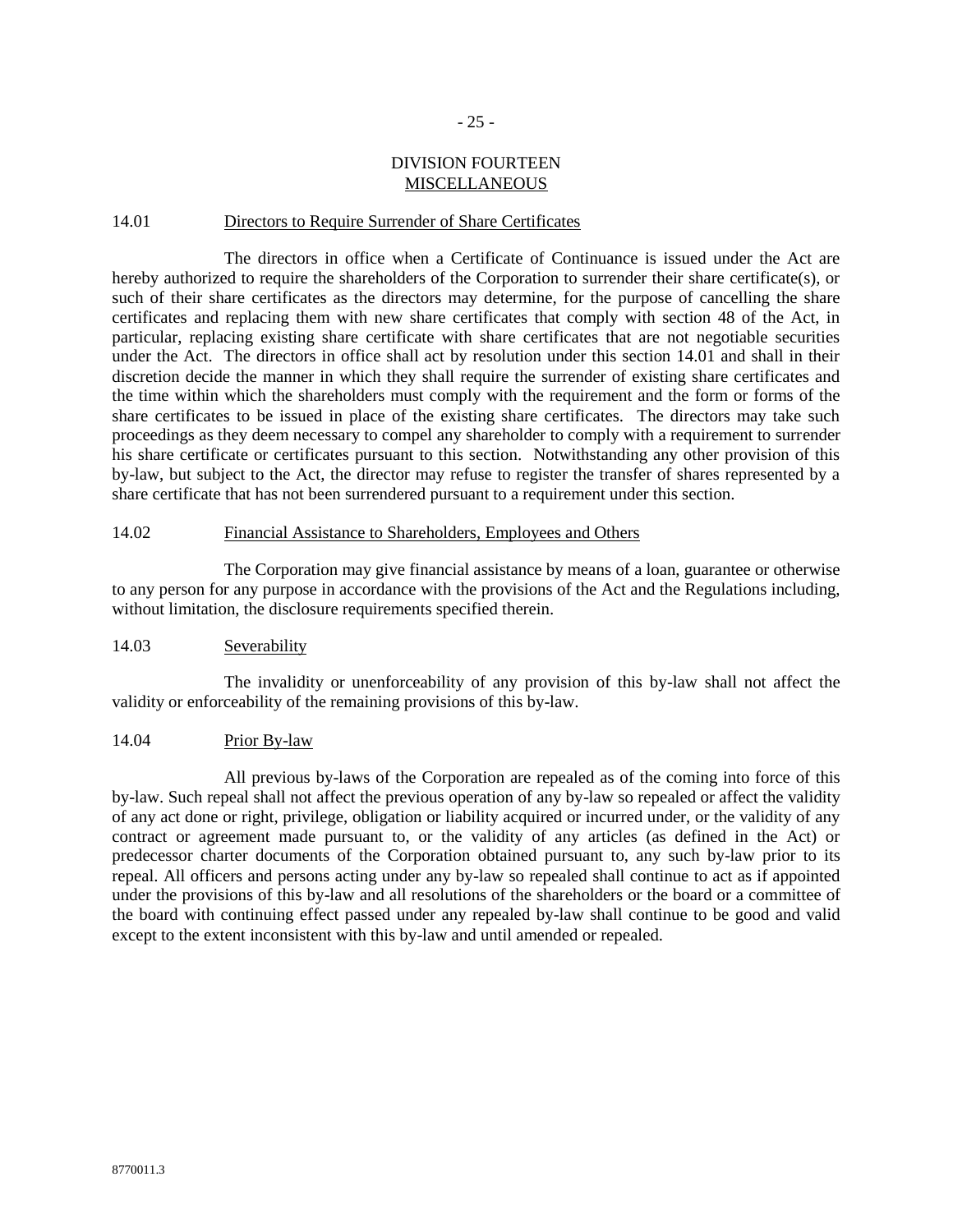- 26 -

MADE by the board the  $3<sup>rd</sup>$  day of April, A.D. 2018.

Wayne Foo, Director

Robert Engbloom, Director

\_\_\_\_\_\_\_\_\_\_\_\_\_\_\_\_\_\_\_\_\_\_\_\_\_\_\_\_\_\_\_\_\_\_\_\_\_\_

\_\_\_\_\_\_\_\_\_\_\_\_\_\_\_\_\_\_\_\_\_\_\_\_\_\_\_\_\_\_\_\_\_\_\_\_\_\_

\_\_\_\_\_\_\_\_\_\_\_\_\_\_\_\_\_\_\_\_\_\_\_\_\_\_\_\_\_\_\_\_\_\_\_\_

CONFIRMED by the Shareholders in accordance with the *Business Corporations Act* (Alberta), the  $9<sup>th</sup>$  day of May, A.D. 2018.

Wayne Foo, Director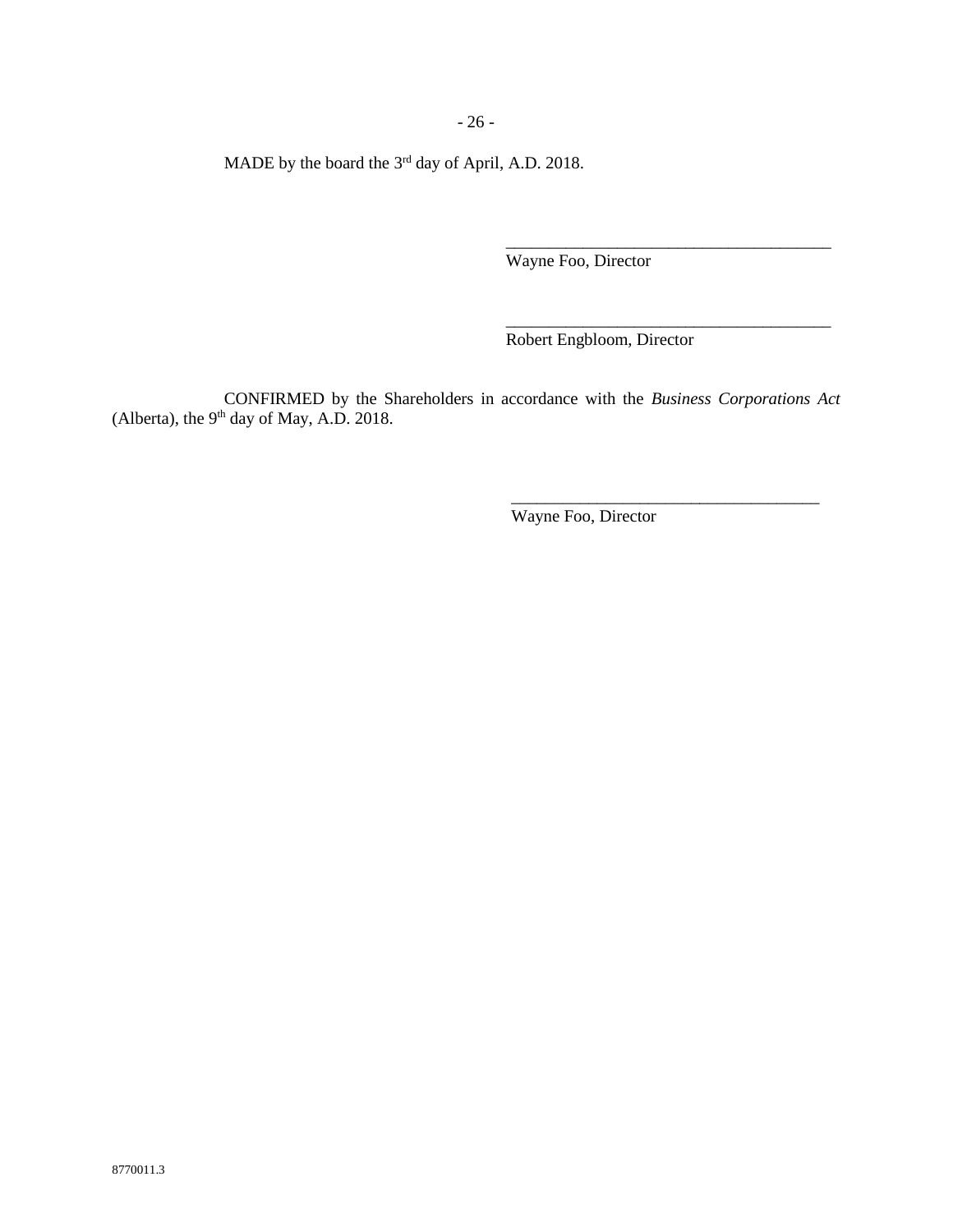| <b>BANKING AND SECURITIES</b>                   |       |                |
|-------------------------------------------------|-------|----------------|
| <b>Banking Arrangements</b>                     | 2.01  | 2              |
| Voting Rights in Other Bodies Corporate         | 2.02  | $\overline{2}$ |
| <b>DIRECTORS</b>                                |       |                |
| Number                                          | 4.01  | 3              |
| <b>Election and Term</b>                        | 4.02  | 3              |
| <b>Removal of Directors</b>                     | 4.03  | 3              |
| Consent                                         | 4.04  | $\overline{4}$ |
| Vacation of Office                              | 4.05  | $\overline{4}$ |
| <b>Committee of Directors</b>                   | 4.06  | 4              |
| <b>Transaction of Business of Committee</b>     | 4.07  | 4              |
| Procedure                                       | 4.08  | 5              |
| <b>Remuneration and Expenses</b>                | 4.09  | 5              |
| Vacancies                                       | 4.10  | 5              |
| Action by the Board                             | 4.11  | 5              |
| <b>DIVIDENDS AND RIGHTS</b>                     |       |                |
| Dividends                                       | 11.01 | 19             |
| Dividend Cheques                                | 11.02 | 19             |
| Non-Receipt of Cheques                          | 11.03 | 19             |
| <b>Unclaimed Dividends</b>                      | 11.04 | 19             |
| Record Date for Dividends and Rights            | 11.05 | 19             |
| <b>EXECUTION OF INSTRUMENTS</b>                 |       |                |
| <b>Authorized Signing Officers</b>              | 3.01  | 2              |
| Cheques, Drafts and Notes                       | 3.02  | 3              |
| <b>INFORMATION AVAILABLE TO SHAREHOLDERS</b>    |       |                |
| Confidential Information                        | 12.01 | 20             |
| Conditions of Access to Information             | 12.02 | 20             |
| Registered Office and Separate Records Office   | 12.03 | 20             |
| <b>INTERPRETATION</b>                           | 1.01  | 1              |
| MEETING OF DIRECTORS                            |       |                |
| Place of Meeting                                | 5.01  | 5              |
| Notice of Meeting                               | 5.02  | 5              |
| <b>Adjourned Meeting</b>                        | 5.03  | 6              |
| Calling of the Meeting                          | 5.04  | 6              |
| <b>Regular Meetings</b>                         | 5.05  | 6              |
| Chairman                                        | 5.06  | 7              |
| Quorum                                          | 5.07  | 7              |
| One-Quarter Canadian Representation at Meetings | 5.08  | 7              |
| Voting                                          | 5.09  | 7              |
| Participation in Meeting                        | 5.10  | 7              |
| Resolution in Lieu of Meeting                   | 5.11  | 7              |
| Amendments to the Act                           | 5.12  | 8              |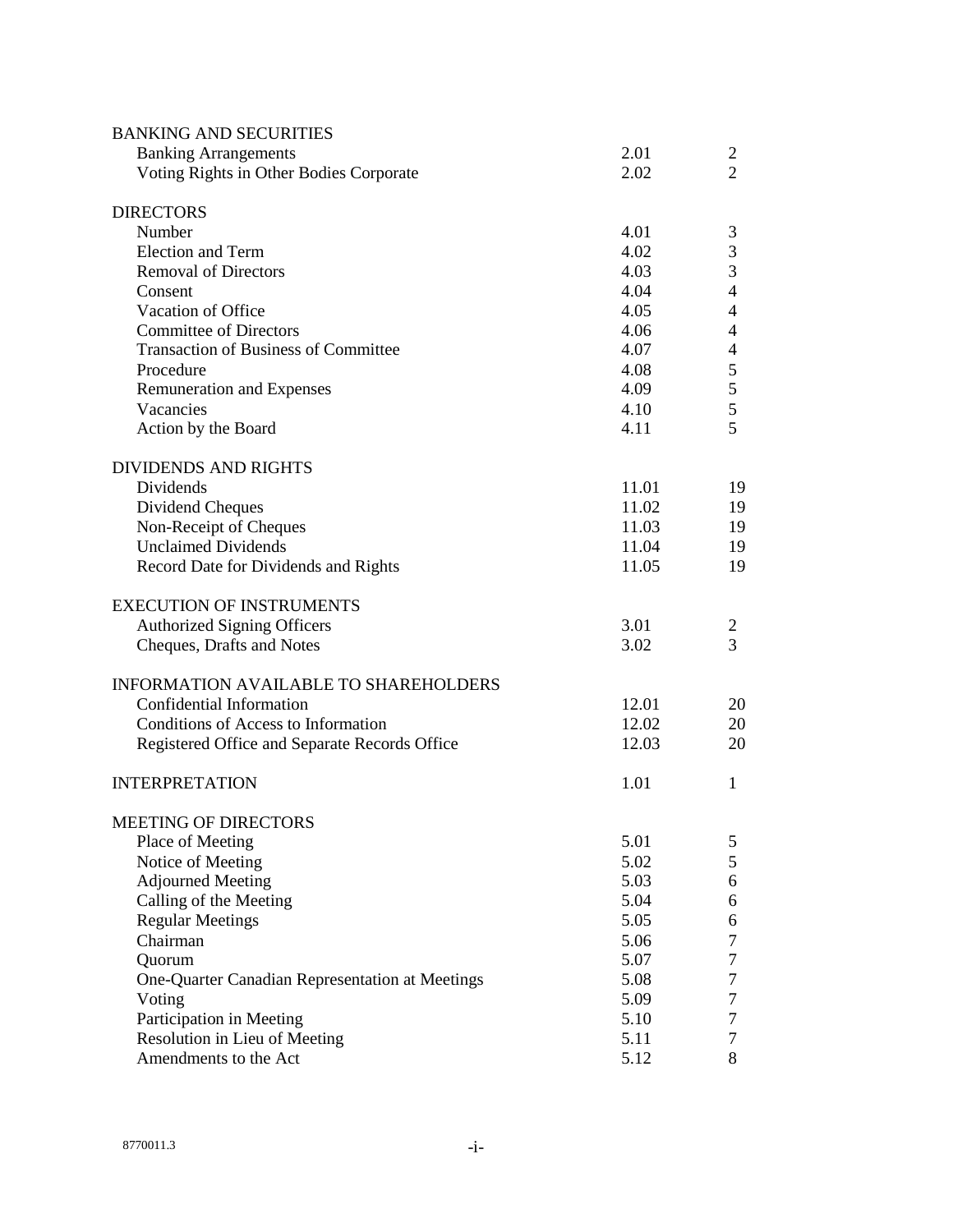| <b>MISCELLANEOUS</b>                                 |       |    |
|------------------------------------------------------|-------|----|
| Directors to Require Surrender of Share Certificates | 14.01 | 22 |
| Financial Assistance to Shareholders, Employees and  | 14.02 | 22 |
| Others                                               |       |    |
| Severability                                         | 14.03 | 23 |
| <b>NOTICES</b>                                       |       |    |
| Method of Giving Notices                             | 13.01 | 20 |
| Notice to Joint Shareholders                         | 13.02 | 21 |
| Persons Entitled by Death or Operation of Law        | 13.03 | 21 |
| Non-Receipt of Notices                               | 13.04 | 21 |
| <b>Omissions and Errors</b>                          | 13.05 | 21 |
| <b>Signature on Notices</b>                          | 13.06 | 21 |
| <b>Waiver of Notice</b>                              | 13.07 | 21 |
| <b>OFFICERS</b>                                      |       |    |
| Election or Appointment                              | 7.01  | 10 |
| Chairman of the Board                                | 7.02  | 10 |
| <b>Managing Director</b>                             | 7.03  | 10 |
| President                                            | 7.04  | 10 |
| Vice-President                                       | 7.05  | 10 |
| Secretary                                            | 7.06  | 10 |
| Treasurer                                            | 7.07  | 11 |
| <b>General Manager or Manager</b>                    | 7.08  | 11 |
| Powers and Duties of Other Officers                  | 7.09  | 11 |
| Variation of Powers and Duties                       | 7.10  | 11 |
| Vacancies                                            | 7.11  | 11 |
| <b>Remuneration and Removal</b>                      | 7.12  | 11 |
| <b>Agents and Attorneys</b>                          | 7.13  | 12 |
| Conflict of Interest                                 | 7.14  | 12 |
| <b>Fidelity Bonds</b>                                | 7.15  | 12 |
| PROTECTION OF DIRECTORS, OFFICERS AND OTHERS         |       |    |
| Conflict of Interest                                 | 6.01  | 8  |
| <b>Limitation of Liability</b>                       | 6.02  | 8  |
| Indemnity                                            | 6.03  | 9  |
| Insurance                                            | 6.04  | 9  |
| <b>SHARES</b>                                        |       |    |
| Non-Recognition of Trusts                            | 9.01  | 17 |
| Certificates                                         | 9.02  | 17 |
| Replacement of Share Certificates                    | 9.03  | 17 |
| <b>Joint Holders</b>                                 | 9.04  | 17 |
| SHAREHOLDERS' MEETINGS                               |       |    |
| <b>Annual Meetings</b>                               | 8.01  | 12 |
| <b>Special Meetings</b>                              | 8.02  | 12 |
| Place of Meetings                                    | 8.03  | 12 |
| Record Date for Notice                               | 8.04  | 13 |